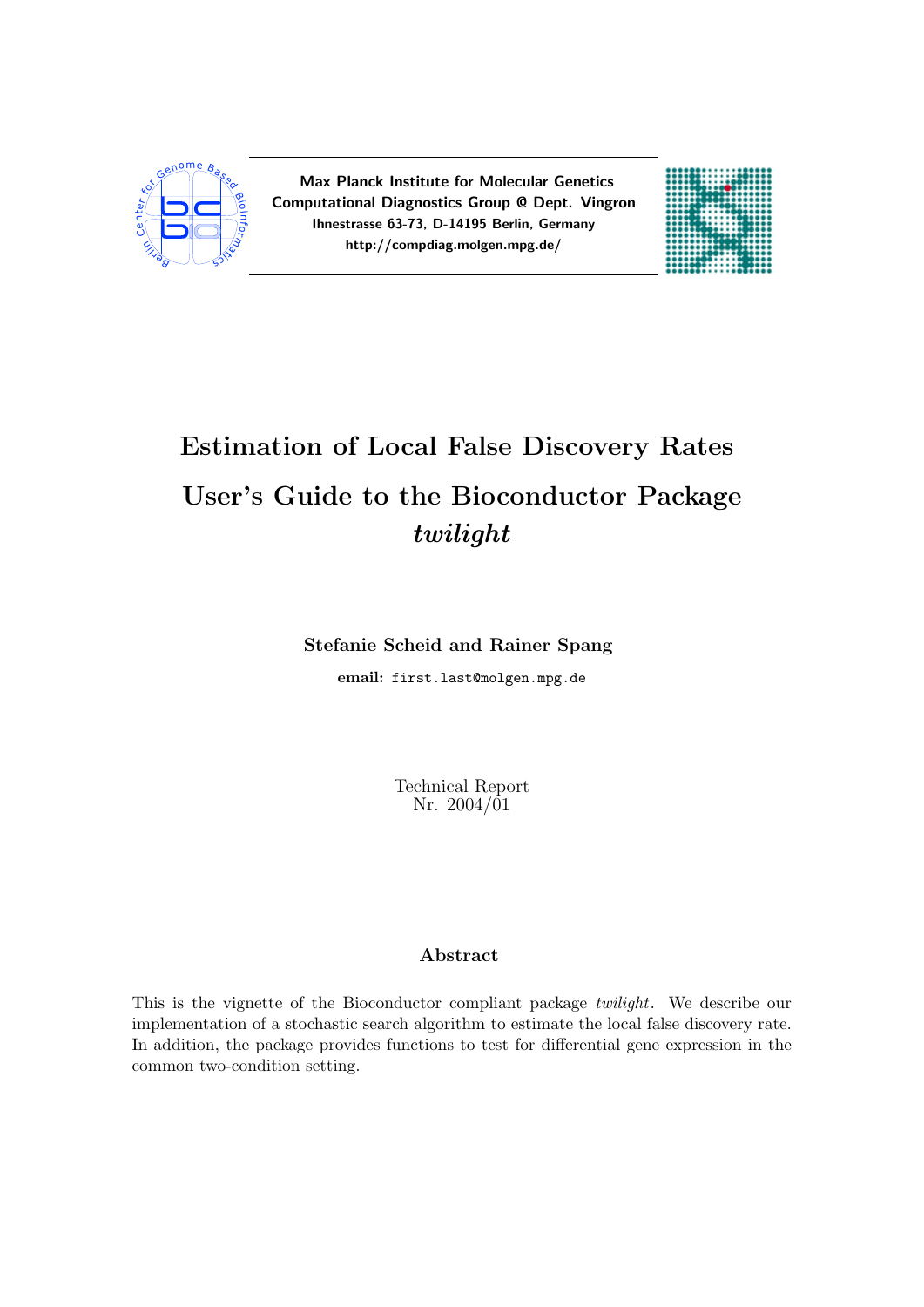# **Contents**

|                  | 1 Introduction                                                                         | $\bf{2}$ |
|------------------|----------------------------------------------------------------------------------------|----------|
|                  | 2 Implemented functions                                                                | 3        |
| 2.1              | twilight.pval: Testing effect sizes $\ldots \ldots \ldots \ldots \ldots \ldots \ldots$ |          |
| $2.2\phantom{0}$ | twilight.pval: Testing correlation $\ldots \ldots \ldots \ldots \ldots \ldots$         |          |
| 2.3              | twilight.filtering: Filtering permutations 12                                          |          |
|                  |                                                                                        |          |
| 2.5              | <b>twilight.combi:</b> Enumerating permutations of binary vectors $\dots \dots$ 20     |          |
|                  | 3 Differences to earlier versions                                                      | 23       |
|                  | 4 Bibliography                                                                         | 27       |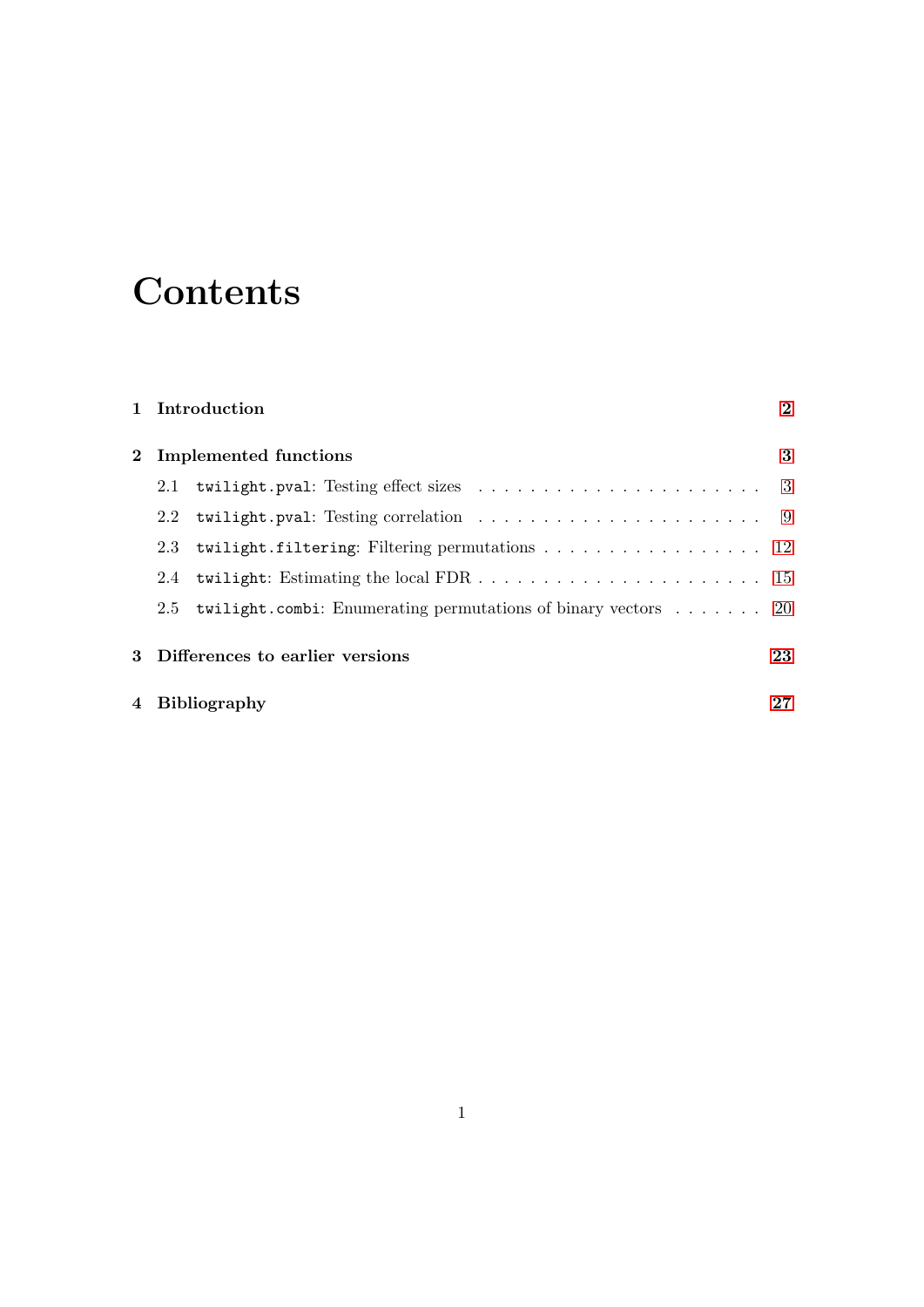# <span id="page-2-0"></span>Chapter 1 Introduction

In a typical microarray setting with gene expression data observed under two conditions, the local false discovery rate describes the probability that a gene is not differentially expressed between the two conditions given its corrresponding observed score or  $p$ -value level. The resulting curve of  $p$ -values versus local false discovery rate offers an insight into the twilight zone between clear differential and clear non-differential gene expression. The Bioconductor compliant package twilight contains two main functions: Function twilight.pval performs a two-condition test on differences in means for a given input matrix or expression set ( $ExpressionSet$ ) and computes permutation based p-values. Function twilight performs the successive exclusion procedure described in Scheid and Spang (2004) [\[4\]](#page-27-1) to estimate local false discovery rates and effect size distributions. The package is also described in a short application note [\[5\]](#page-27-2). From version 1.2.0 on, the package includes a permutation filtering algorithm introduced in Scheid and Spang (2006) [\[6\]](#page-27-3).

### Acknowledgements

This work was done within the context of the Berlin Center for Genome Based Bioinformatics (BCB), part of the German National Genome Network (NGFN), and supported by BMBF grants 031U109C and 03U117 of the German Federal Ministry of Education.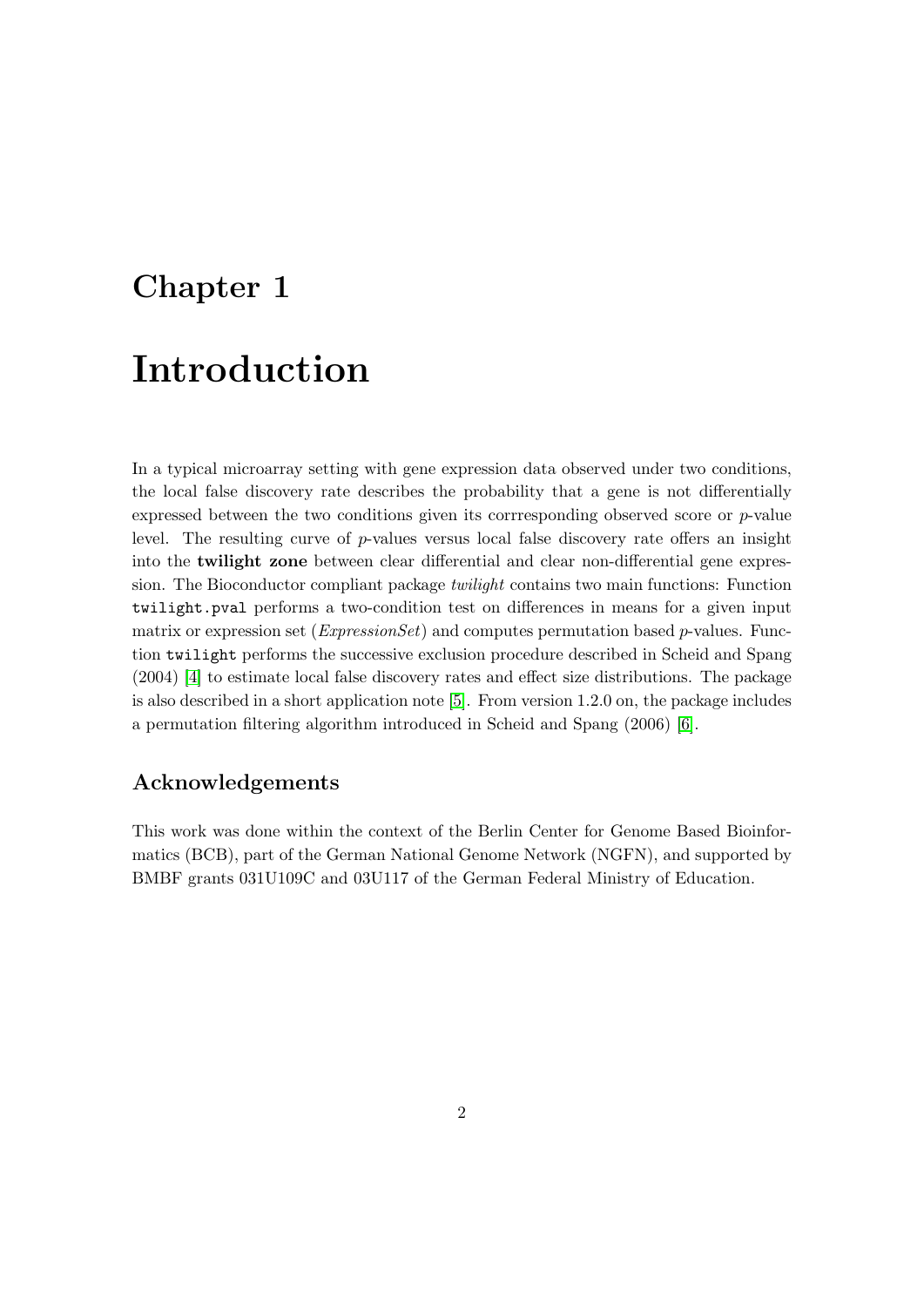### <span id="page-3-0"></span>Chapter 2

## Implemented functions

### <span id="page-3-1"></span>2.1 twilight.pval: Testing effect sizes

twilight.pval(xin, yin, method="fc", paired=FALSE, B=1000, yperm=NULL, balance=FALSE, quant.ci=0.95, s0=NULL, verbose=TRUE)

The input object xin is either a pre-processed gene expression set of class *ExpressionSet* or any data matrix where rows correspond to genes and columns to samples. Each sample was taken under one of two distinct conditions, for example under treatment A or treatment B. The functions in package twilight are not limited to microarray data only but can be applied to any two-sample data matrix. However, it is necessary for both expression set or numerical matrix that values are on **additive scale** like log or arsinh scale. The function does not check or transform the data to additive scale. The input vector yin contains condition labels of the samples. Vector yin has to be numeric and dichotomous. Note that in terms of *under*- and *over*-expression, the samples of the higher labeled condition are compared to the samples of the lower labeled condition.

We are given a preprocessed matrix for samples belonging to two distinct conditions A and B, and gene expression values on additive scale. For gene i in the experiment  $(i =$  $1, \ldots, N$ ,  $\bar{\alpha}_i$  is the mean expression under condition A and  $\bar{\beta}_i$  is the mean expression under condition B. To test the null hypothesis of no differential gene expression, function twilight.pval compares the mean expression levels  $\bar{\alpha}_i$  and  $\bar{\beta}_i$ . The current version offers three test variants: The classical t-test uses score  $T_i$  with

$$
T_i = \frac{\bar{\alpha}_i - \bar{\beta}_i}{s_i},\tag{2.1}
$$

where  $s_i$  denotes the pooled standard deviation. The t-test is called with method="t".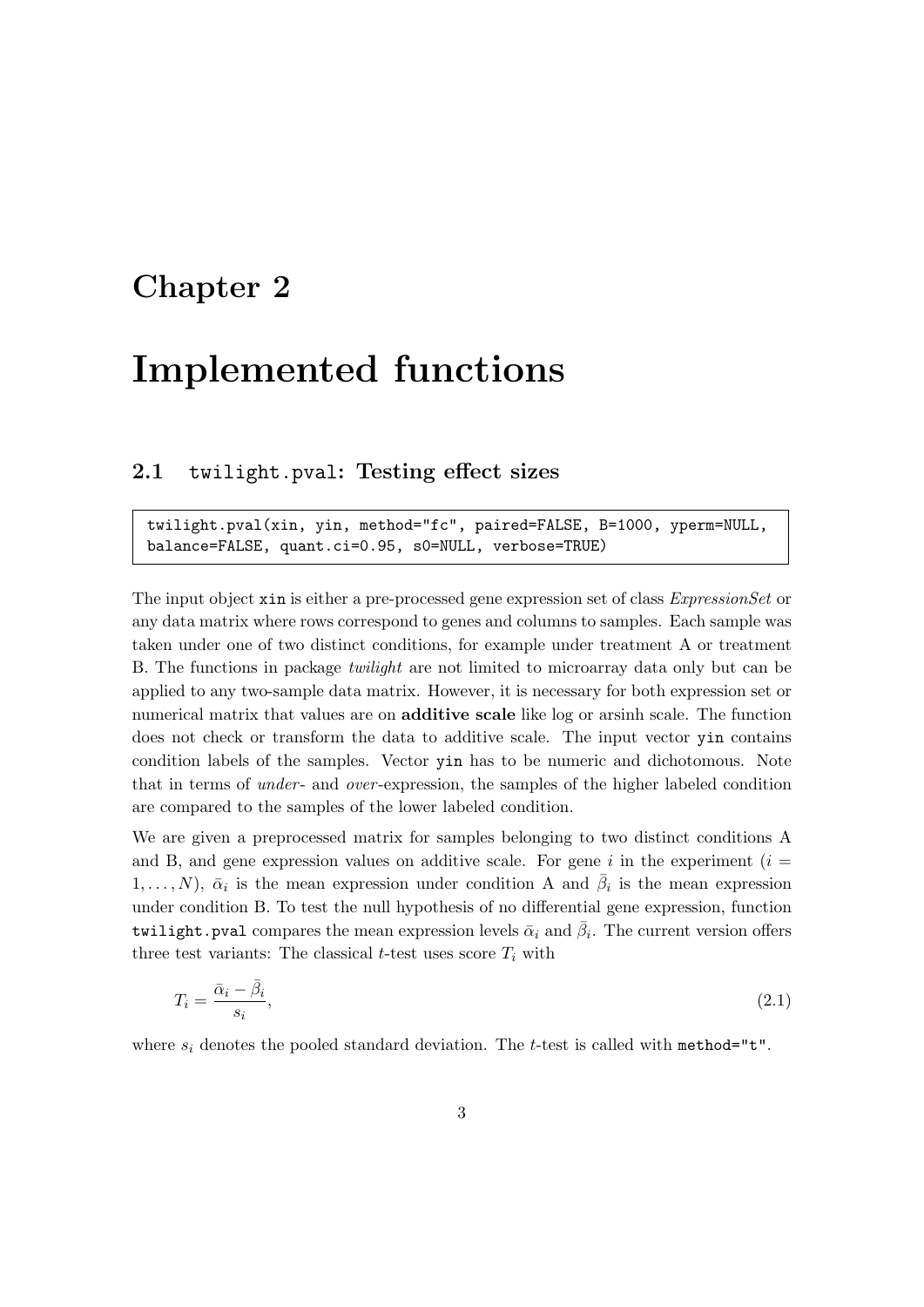The *t*-test score can be misleadingly high if  $s_i$  is very small. To overcome this problem, the Z-test enlarges the denominator by a fudge factor  $s_0$  [\[8\]](#page-28-0), [\[1\]](#page-27-4):

$$
Z_i = \frac{\bar{\alpha}_i - \bar{\beta}_i}{s_i + s_0}.\tag{2.2}
$$

The Z-test is called with method="z". Fudge factor  $s_0$  is set to s0=NULL by default and is only evaluated if method="z". In that case, it is the median of the pooled standard deviations  $s_1, \ldots, s_N$ . However, the fudge factor can be chosen manually. Note that if method="z" is chosen with  $s0=0$ , the test call is altered to method="t", the t-test as described above.

The third variant is based on log ratios only with score

$$
F_i = \bar{\alpha}_i - \bar{\beta}_i. \tag{2.3}
$$

The distribution of scores  $F_i$  under the alternative is called *effect size distribution*. With expression values on log or arsinh scale,  $\exp(|F_i|)$  is an estimator for the fold change. We call  $\exp(|F_i|)$  the *fold change equivalent score* [\[4\]](#page-27-1). Note that the package contains a function for plotting the effect size distribution which is only available if function twilight.pval was run with method="fc", the fold change equivalent test.

Function twilight.pval handles paired and unpaired data. In the unpaired case (paired=FALSE), only one microarray was hybridized for each patient, like in a treatment and control group setting. In the paired case (paired=TRUE), we observed expression values of the same patient under both conditions. The typical example are before and after treatment experiments, where each patient's expression was measured twice. The input arguments xin and yin do not need to be ordered in a specific manner. It is only necessary that samples within each group have the same order, such that the first samples of the two groups represent the first pair and so on. However, the order of the samples in xin has to equal the order in yin.

As an example, we apply function twilight.pval on the training set of the leukemia data of Golub et al. (1999) [\[3\]](#page-27-5) as given in library(golubEsets). For normalization, apply the variance-stabilizing method vsn in library(vsn) [\[2\]](#page-27-6).

```
> data(Golub_Train)
> golubNorm <- justvsn(Golub_Train)
> id <- as.numeric(Golub_Train$ALL.AML) #$
```
There are 38 samples either expressing acute lymphoblastic leukemia (ALL) or acute myeloid leukemia (AML). As the AML patients are labeled with "2" and ALL with "1", we compare AML to ALL expression.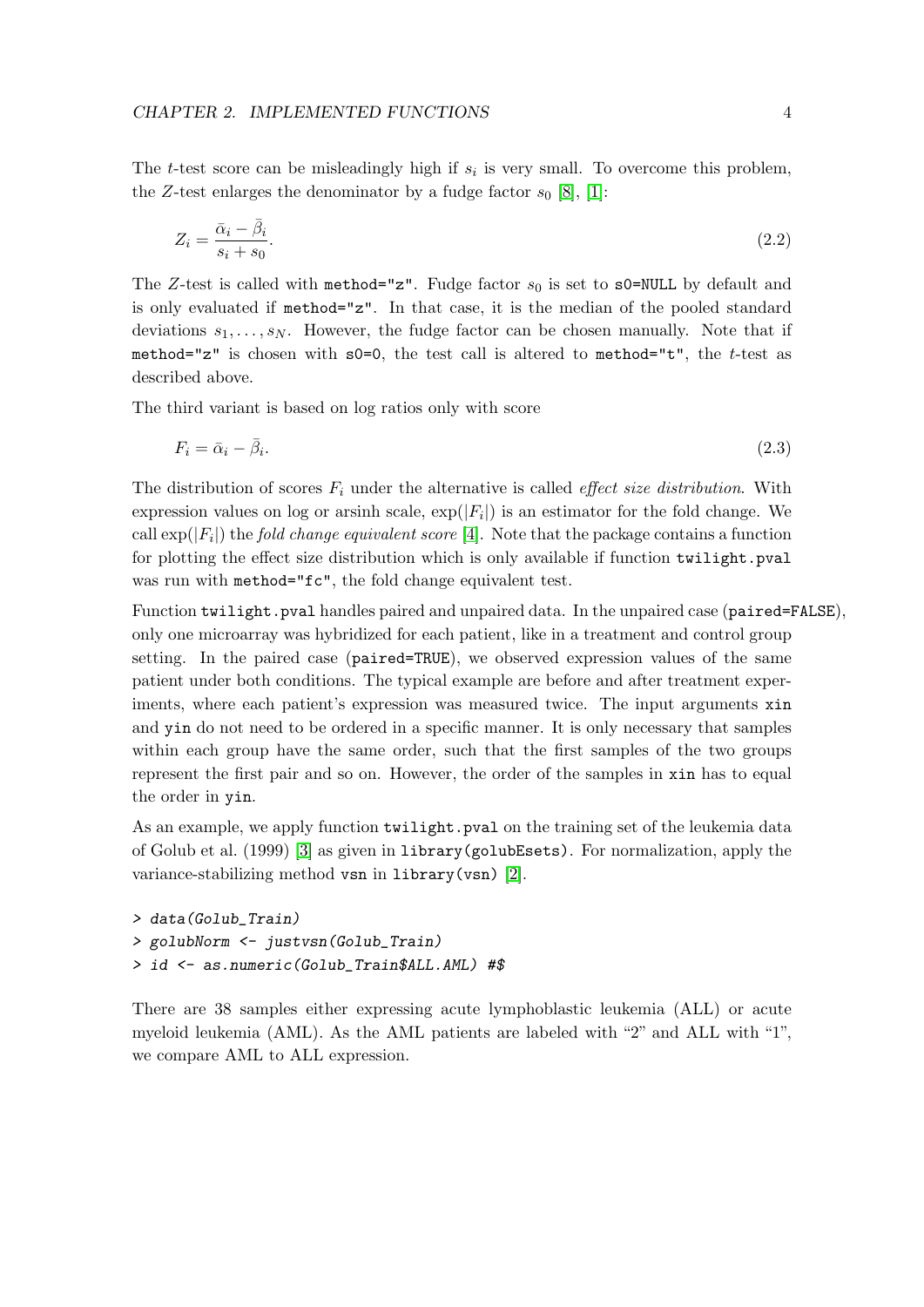#### > Golub\_Train\$ALL.AML #\$

[1] ALL ALL ALL ALL ALL ALL ALL ALL ALL ALL ALL ALL ALL ALL ALL ALL ALL [18] ALL ALL ALL ALL ALL ALL ALL ALL ALL ALL AML AML AML AML AML AML AML [35] AML AML AML AML Levels: ALL AML

```
> id
```
[1] 1 1 1 1 1 1 1 1 1 1 1 1 1 1 1 1 1 1 1 1 1 1 1 1 1 1 1 2 2 2 2 2 2 2 2 [36] 2 2 2

Additionally to computation of scores, empirical  $p$ -values are calculated. Argument B specifies the number of permutations with default set to B=1000. The distribution of scores under the null hypothesis is estimated by computing test scores from the same input matrix with randomly permuted class labels. These permutations are either balanced or unbalanced, with default balance=FALSE. The permutation options are described in detail in section [2.5.](#page-20-0) For computing empirical  $p$ -values, we count for each gene how many of all absolute permutation scores exceed the absolute observed score, and divide by B·(number of genes).

Permutation scores are also used to compute expected scores as described in Tusher et al. (2001) [\[8\]](#page-28-0). In addition, we compute confidence bounds for the maximum absolute difference of each set of permutation scores to expected scores. The width of the confidence bound is chosen with quant.ci. With default quant.ci=0.95, the maximum absolute difference of permutation to expected scores exceeded the confidence bound in only 5% of all permutations.

Using the optional argument yperm, a user-specified permutation matrix can be passed to the function. In that case, y perm has to be a *binary* matrix where each row is one vector of permuted class labels. The label "1" in yperm corresponds to the higher labeled original class. If the permutation matrix is specified, no other permutation is done and argument B will be ignored. Besides set.seed, argument yperm can be used to reproduce results by fixing the matrix of random permutations. Please note that the first row of yperm must be the input vector yin. Otherwise, the p-value calculation will be incorrect.

Continuing the example above, we perform a fold change test on the expression data in golubNorm which was transformed to arsinh scale by normalization with vsn. We do a quick example with few permutations.

```
> library(twilight)
> pval <- twilight.pval(golubNorm, id, B=100)
```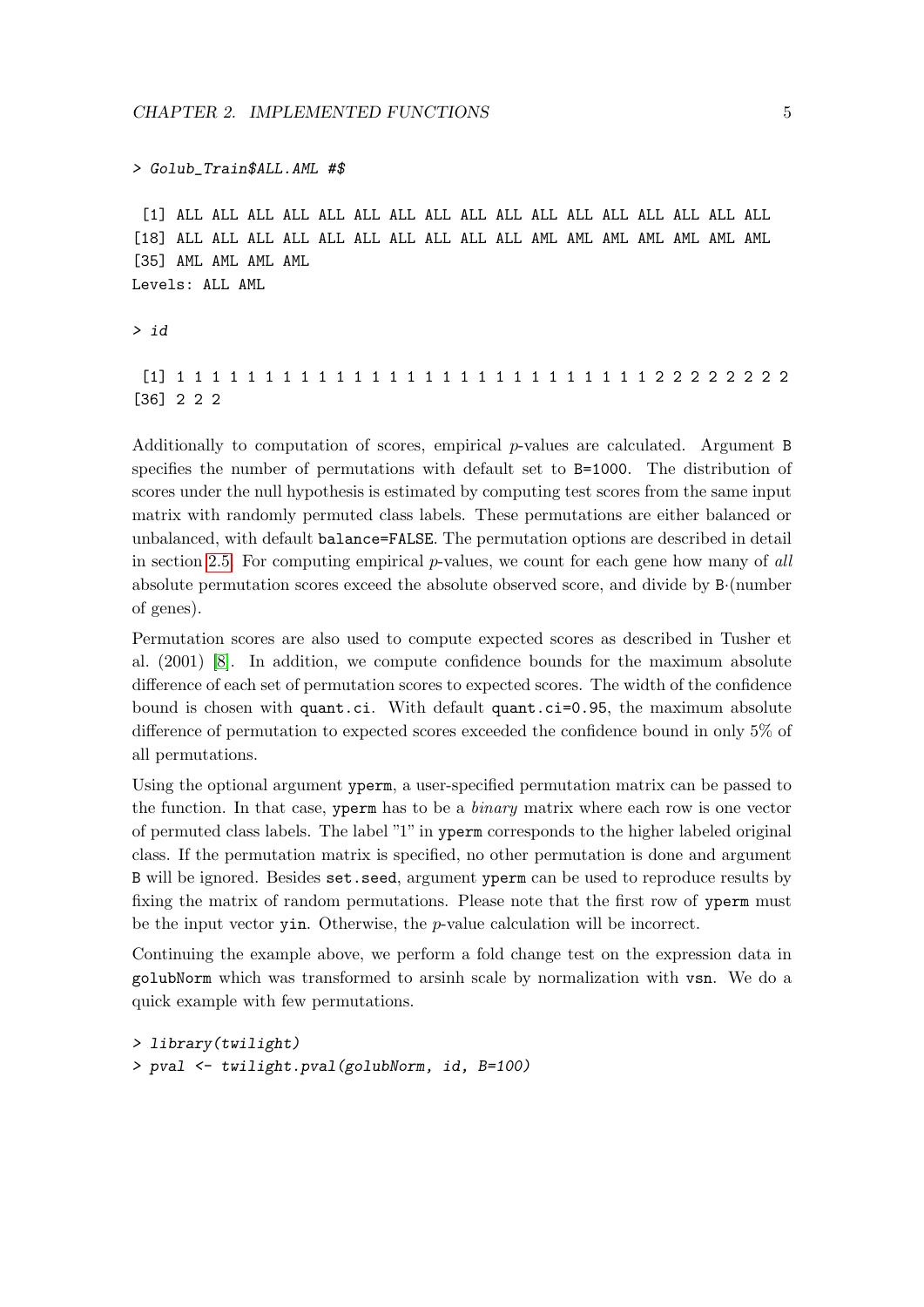```
No complete enumeration. Prepare permutation matrix.
Compute vector of observed statistics.
Compute expected scores and p-values. This will take approx. 0 seconds.
Compute q-values.
Compute values for confidence lines.
```
The function checks whether complete enumeration of all permutations is possible. Complete enumeration is performed as long as the number of permutations does not exceed the value set by B. Thus, if you want to turn off the compulsive enumeration and use all possible permutations, you need to select a small B or simply keep the default B=1000. Details on the enumeration functions are given in section [2.5.](#page-20-0) The values in the accompanying data set expval were computed in the same manner as in the example above but with the complete data set data(Golub\_Merge) in library(golubEsets) and 1000 permutations.

```
> data(expval)
> expval
 Twilight object with
     7129 transcripts
     observed and expected test statistics
     p- and q-values
Estimated percentage of non-induced genes:
     pi0
0.619148
Function call:
Test: fc. Paired: FALSE. Number of permutations: 1000. Balanced: FALSE.
The output object of function twilight.pval is of class twilight with several elements
stored in a list.
```

```
> class(expval)
[1] "twilight"
> names(expval)
 [1] "result" "s0" "ci.line" "quant.ci" "lambda" "pi0"
 [7] "boot.pi0" "boot.ci" "effect" "call"
```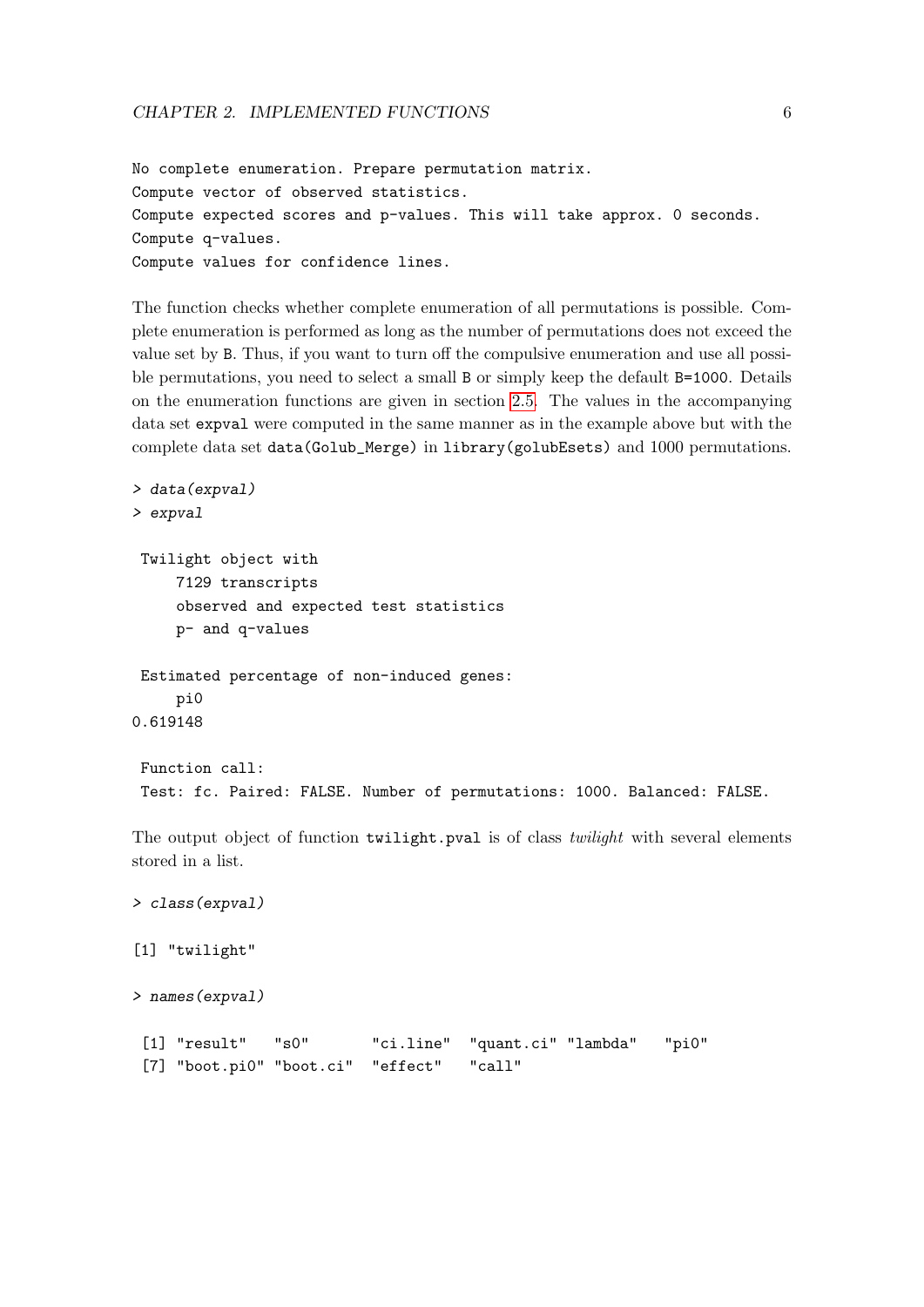The element quant.ci contains the corresponding input value which is passed to the plotting function. Element ci.line is used for plotting confidence bounds and contains the computed quantile of maximum absolute differences. The output dataframe result contains a matrix with several columns.

#### > names(expval\$result) #\$

|           | [1] "observed" "expected" "candidate" "pvalue" | "qvalue" |
|-----------|------------------------------------------------|----------|
| [6] "fdr" | "mean.fdr" "lower.fdr" "upper.fdr" "index"     |          |

The data frame stores observed and expected scores and corresponding empirical  $p$ -values. The genes are ordered by absolute observed test scores. Genes with observed score exceeding the confidence bounds are marked as "1" in the binary vector result\$candidate. The output object is passed to function plot.twilight to produce a plot as in Tusher et al. (2001) [\[8\]](#page-28-0) with additional confidence lines and genes marked as candidates, see Figure [2.1.](#page-8-0)

> expval\$result[1:7,1:5] #\$

|                                     | observed expected candidate |                            | pvalue qvalue |
|-------------------------------------|-----------------------------|----------------------------|---------------|
| M84526 at                           | 3.990578 1.1091753          | 1 1.402721e-07 0.000619148 |               |
| M27891_at                           | 3.669657 0.9709790          | 1 2.805443e-07 0.000619148 |               |
| M89957 at                           | $-3.153319 -1.1007286$      | 1 4.208164e-07 0.000619148 |               |
| X82240_rna1_at -3.111376 -0.9651917 |                             | 1 5.610885e-07 0.000619148 |               |
| U89922_s_at                         | $-2.954233 - 0.8979189$     | 1 7.013606e-07 0.000619148 |               |
| M19507_at                           | 2.925666 0.8936237          | 1 8.416328e-07 0.000619148 |               |
| M11722_at                           | $-2.689999 - 0.8471725$     | 1 9.819049e-07 0.000619148 |               |

In addition, q-values and the estimated percentage of non-induced genes  $\pi_0$  are computed as described in Remark B of Storey and Tibshirani (2003) [\[7\]](#page-27-7). These are stored in result\$qvalue (see above) and pi0. The remaing output elements of expval are left free to be filled by function twilight. With "qvalues", Figure [2.2](#page-8-1) shows the plot of  $q$ -values against the corresponding number of rejected hypotheses.

#### > expval\$pi0 #\$

#### [1] 0.619148

Column result\$index contains the original gene ordering of the input object. With these numbers, resorting of the result table is possible without knowing the original order of the row names.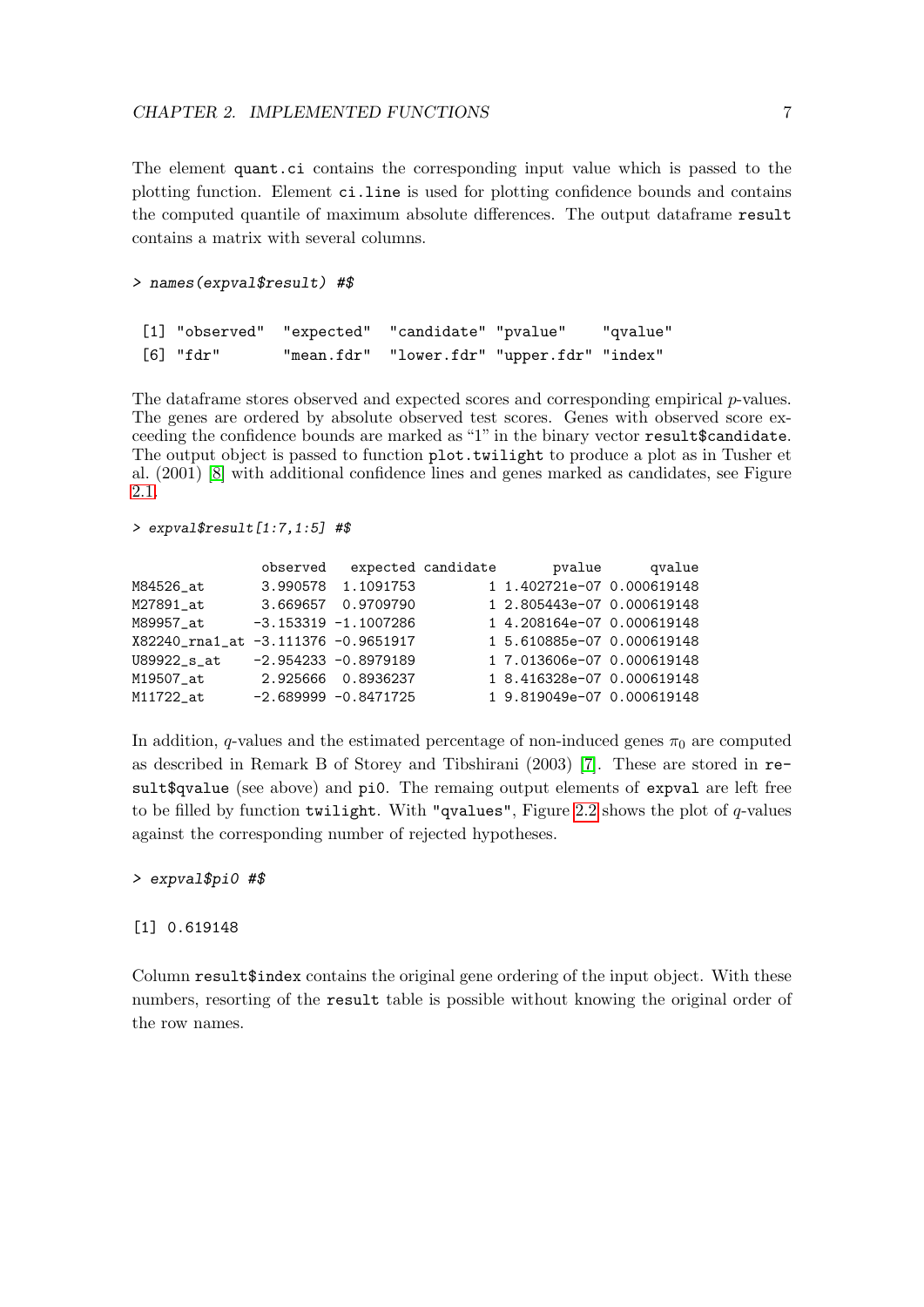<span id="page-8-0"></span>

Figure 2.1: Expected versus observed test scores. Deviation from the diagonal line gives evidence for differential expression. The red lines mark the 95% confidence interval on the absolute difference between oberved and expected scores. The plotting call is plot(expval,which="scores",grayscale=F,legend=F).

<span id="page-8-1"></span>

Figure 2.2: Stairplot of q-values against the resulting size of the list of significant genes. A list containing all genes with  $q \leq q_0$  has an estimated global false discovery rate of  $q_0$ . The plotting call is plot(expval, which="qvalues").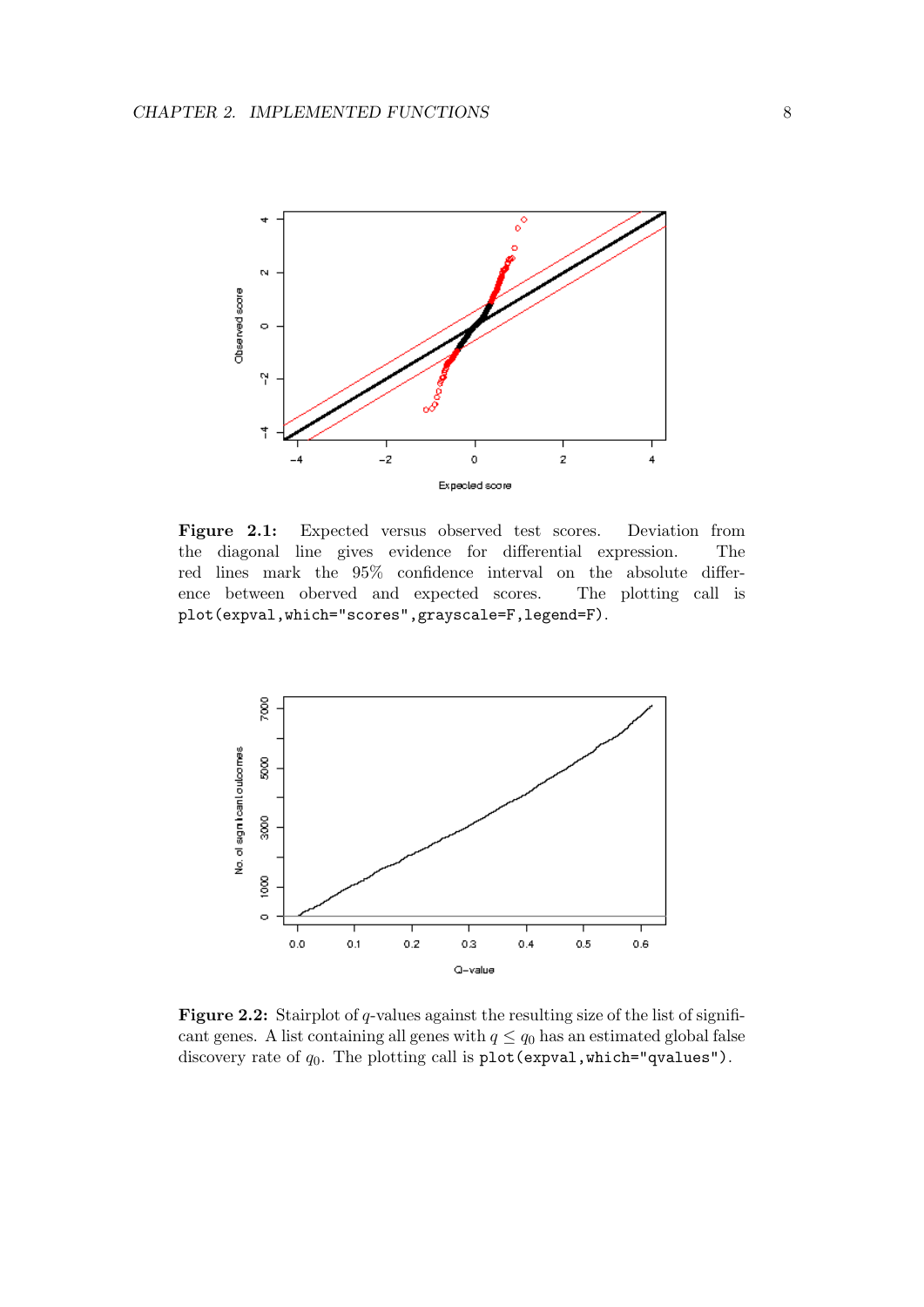### <span id="page-9-0"></span>2.2 twilight.pval: Testing correlation

twilight.pval(xin, yin, method="fc", B=1000, yperm=NULL, quant.ci=0.95, verbose=TRUE)

From version 1.1.0 on, function twilight.pval offers the computation of correlation scores instead of effect size scores. Now, vector yin can be any clinical parameter consisting of numerical values and having length equal to the number of samples. With method="pearson", Pearson's coefficient of correlation to yin is computed for every gene in xin. With method="spearman", yin and the rows of xin are converted into ranks and Spearman's rank correlation is computed.

Note that most input arguments of twilight.pval will be ignored. Only B takes effect and causes the computation of  $p$ -values based on B random permutations of yin. A matrix of user-specified permutations can be passed on using argument yperm. Here, each row has to contain a permutation of yin. Note that the values in yperm have to be changed to ranks beforehand if Spearman correlation is to be computed. Please note that the first row of yperm must be the input vector yin (probably changed into ranks). Otherwise, the p-value calculation will be incorrect.

All successive analyses like expected scores,  $p$ - and  $q$ -values are kept as before. As an illustration, we search for genes with high correlation to the highest scoring gene found in the effect size test. Figure [2.3](#page-11-0) displays the resulting scores.

```
> gene <- exprs(golubNorm)[pval$result$index[1],]
> corr <- twilight.pval(golubNorm,gene,method="spearman",quant.ci=0.99,B=100)
Compute vector of observed statistics.
Compute expected scores and p-values. This will take approx. 0 seconds.
Compute q-values.
Compute values for confidence lines.
> corr
Twilight object with
     7129 transcripts
     observed and expected test statistics
    p- and q-values
Estimated percentage of non-induced genes:
```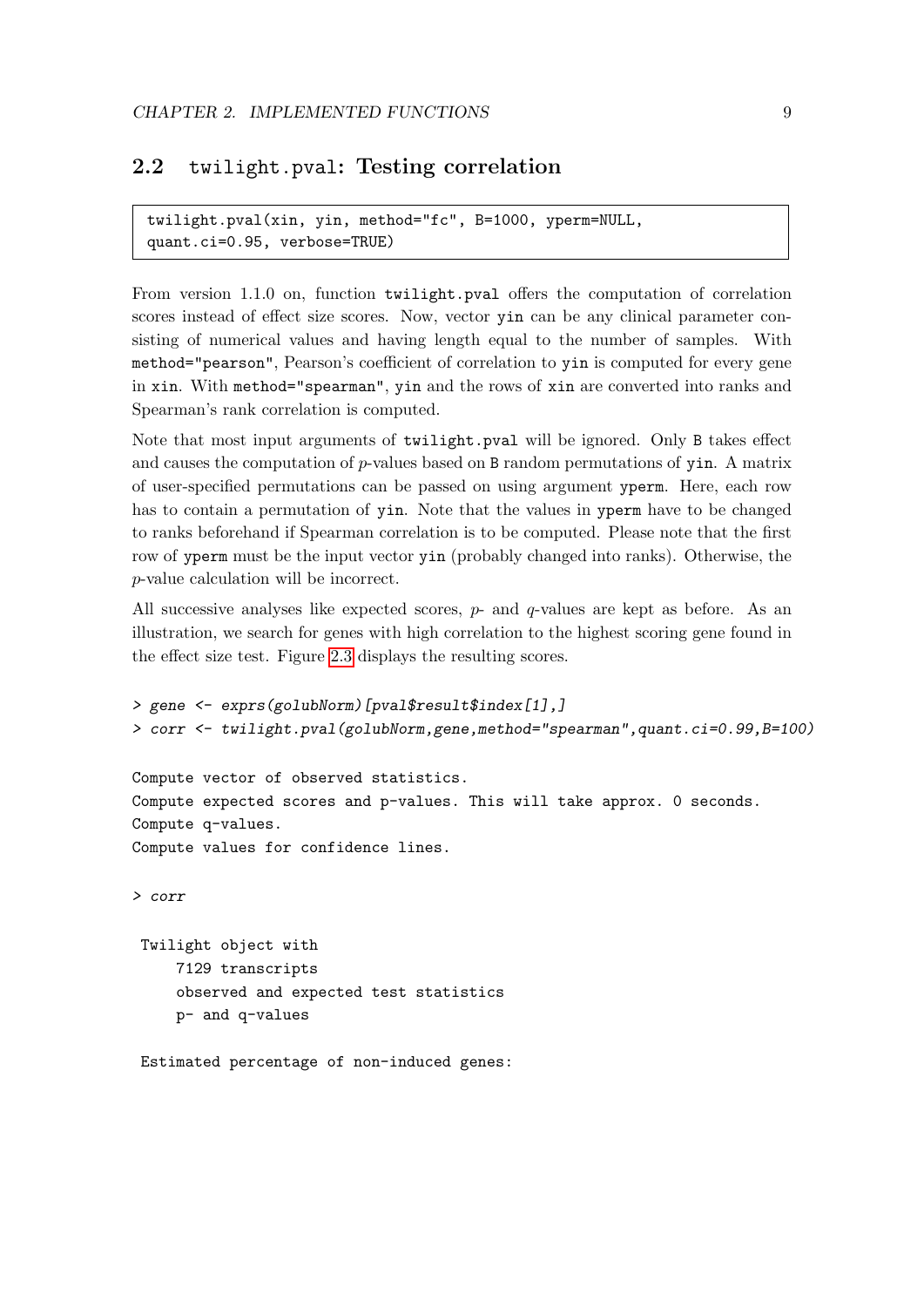pi0 0.6362122

Function call: Test: spearman. Number of permutations: 100.

Note that the overall percentage of non-induced genes  $\pi_0$  is now interpreted as the overall percentage of genes not correlated to the clinical parameter under the null hypothesis.

```
observed expected candidate by pvalue qvalue
M27891_at 1.0000000 0.5688894 1 1.402721e-06 0.006362122<br>J03801_f_at 0.7901302 0.5366517 1 2.805443e-06 0.006362122
                J03801_f_at 0.7901302 0.5366517 1 2.805443e-06 0.006362122
D88422_at 0.7850968 0.5192297 1 4.208164e-06 0.006362122
0.1000300 0.11222.<br>215115_at -0.7577415 -0.5691235 1 5.610885e-06 0.006362122<br>M83667_rna1_s_at 0.7566473 0.5095919 1 7.013606e-06 0.006362122
M83667_rna1_s_at 0.7566473 0.5095919 1 7.013606e-06 0.006362122<br>M19045_f_at 0.7557720 0.4999387 1 8.416328e-06 0.006362122
M19045_f_at 0.7557720 0.4999387 1 8.416328e-06 0.006362122
M33195_at 0.7481125 0.4917168 1 9.819049e-06 0.006362122
X64072_s_at 0.7474560 0.4845782 1 1.122177e-05 0.006362122
```
U22376\_cds2\_s\_at -0.7457052 -0.5358070 1 1.262449e-05 0.006362122 M63138\_at 0.7439545 0.4787920 1 1.402721e-05 0.006362122

> corr\$result[1:10,1:5] #\$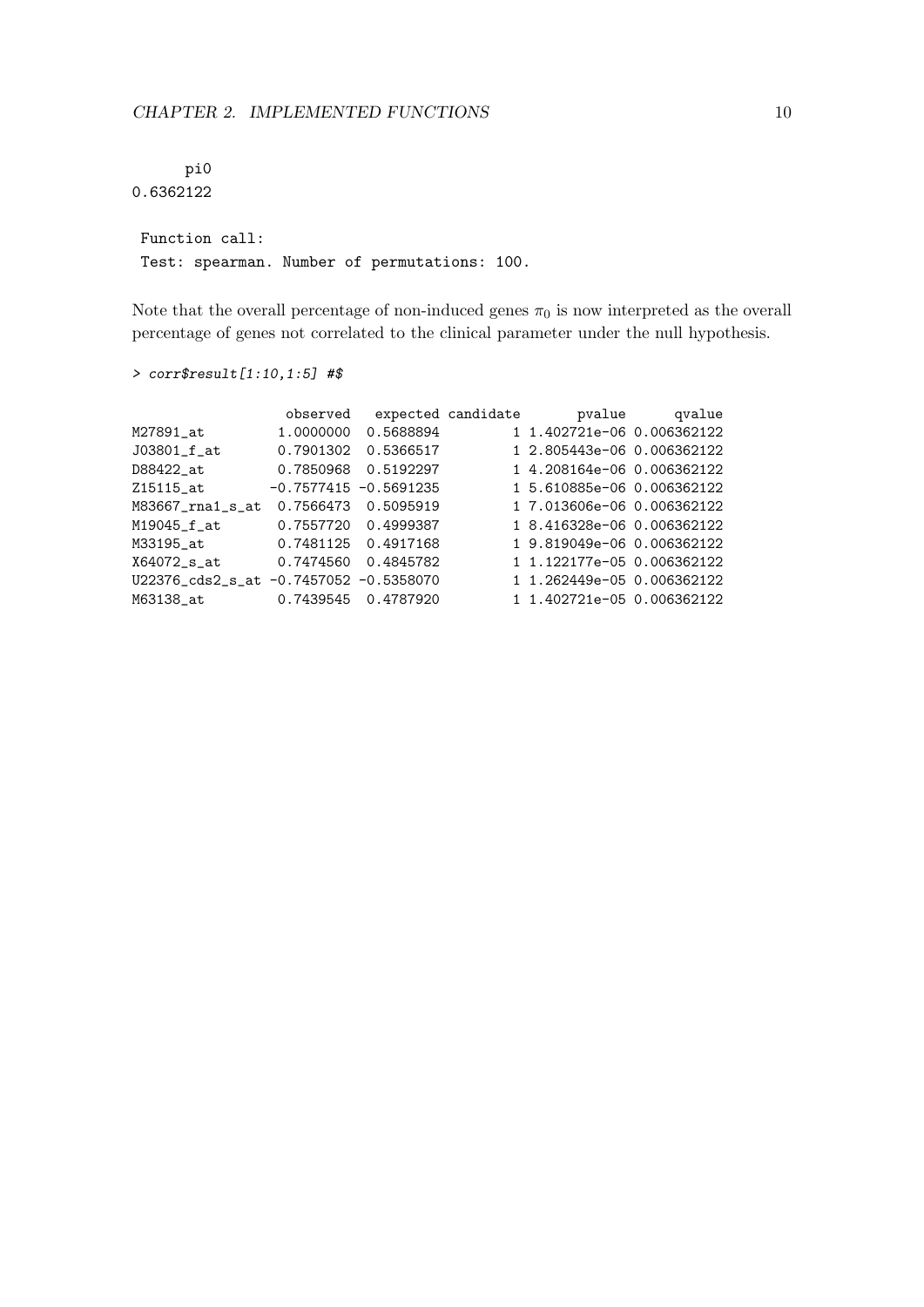<span id="page-11-0"></span>

Figure 2.3: Expected versus observed Spearman correlation scores. Deviation from the diagonal line gives evidence for significant correlation. The red lines mark the 99% confidence interval on the absolute difference between oberved and expected scores. The plotting call is plot(corr,which="scores",grayscale=F,legend=F).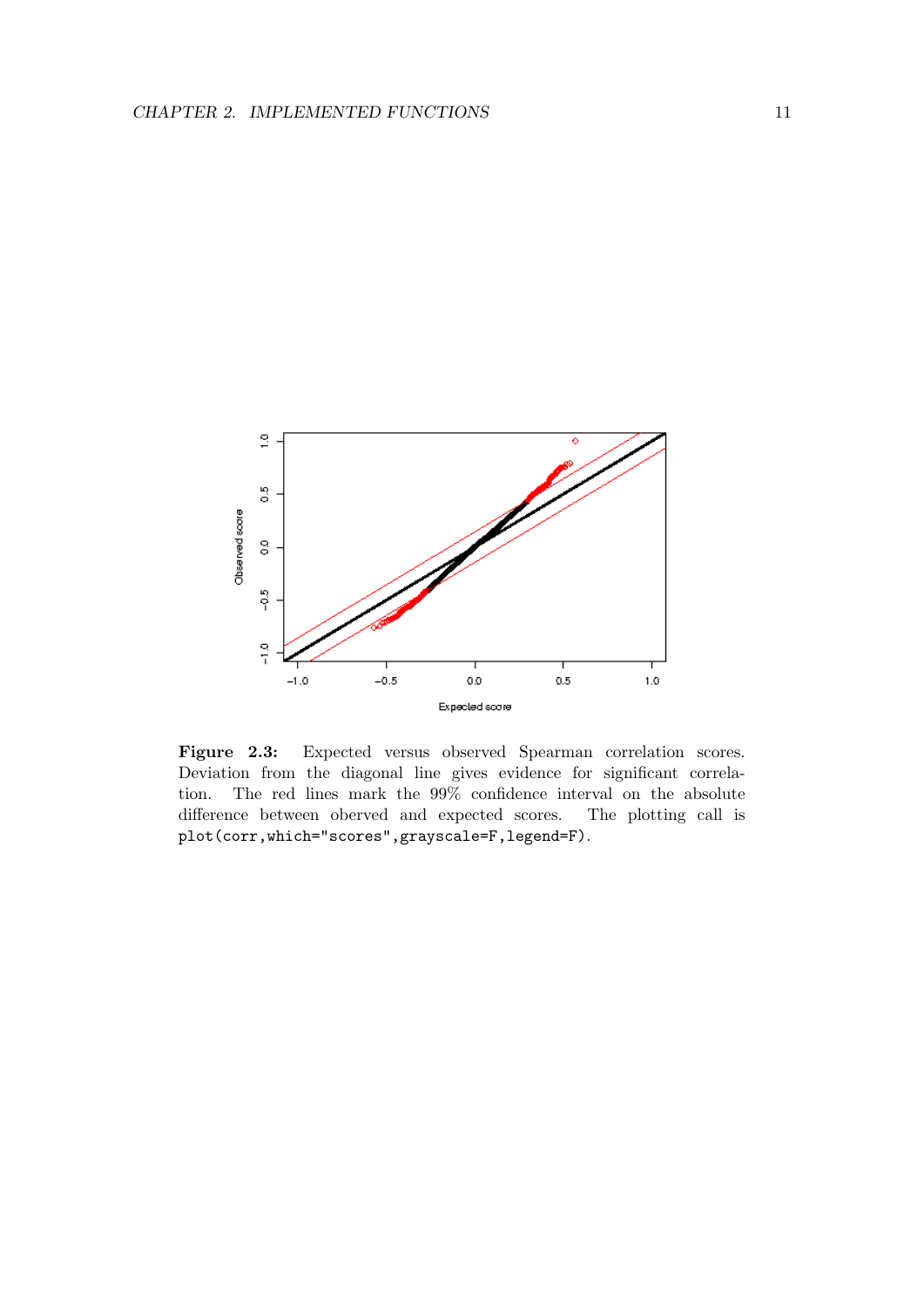### <span id="page-12-0"></span>2.3 twilight.filtering: Filtering permutations

```
twilight.pval(..., filtering = FALSE)
```

```
twilight.filtering(xin, yin, method = "fc", paired = FALSE, s0 = 0,
verbose = TRUE, num.perm = 1000, num.take = 50)
```
From version 1.2.0 on, we included a permutation filtering algorithm introduced in Scheid and Spang (2006) [\[6\]](#page-27-3). In a permutation based test approach, each permutation of the given class labels is thought to reflect the complete null model. However, in applications to real biological data, we often observe that certain permutations produce score distributions that still have larger margins than expected. Therefore, we treat each permutation as the original labeling, transform the permutation scores to pooled  $p$ -values and test the resulting distribution for uniformity. In an iterative search, we filter for a set of permutations whose p-value distributions fit well to a uniform distribution.

The filtering is added as an optional argument in function twilight.pval. Although large parts of the algorithm are written in C, the filtering is still time-consuming. Therefore, the default within twilight.pval is set to FALSE. If filtering=TRUE, the filtering is called internally with all the test parameters as given by the user. The only exception is the balancing parameter: The filtering is done on unbalanced permutations however balance is specified. Balancing is just a simplier way to select a set of permutations that are not too close to the given labeling. However, this will not remove other sources of deviation from a complete null distribution as the filtering does.

Calling the filtering within twilight.pval is very convenient. If one wants to further examine the filtered permutations, function twilight.filtering can be called directly. Most input arguments equal those of function twilight.pval, see Sections [2.1](#page-3-1) and [2.2](#page-9-0) for details on the different methods and formats. Only the fugde factor s0 differs. It takes effect only if method="z" and is computed as the median pooled standard deviation if  $s0=0$ .

The two input arguments num.perm and num.take are important. The first one is the number of wanted permutations. Within twilight.pval, it is set to B. The argument num.take specifies the number of valid permutations that are kept in each step of the iteration. Within each step, this number increases by num.take. Hence, num.take might be chosen such that num.take is a divisor of num.perm. Within twilight.pval, num.take is set to the minimum of 50 and  $num.perm/20$ .

The output of function twilight.filtering is a matrix with the filtered permutations of yin in rows. The number of rows is approximately num.perm. The permutations are checked for uniqueness. If the number of possible unique permutations is less than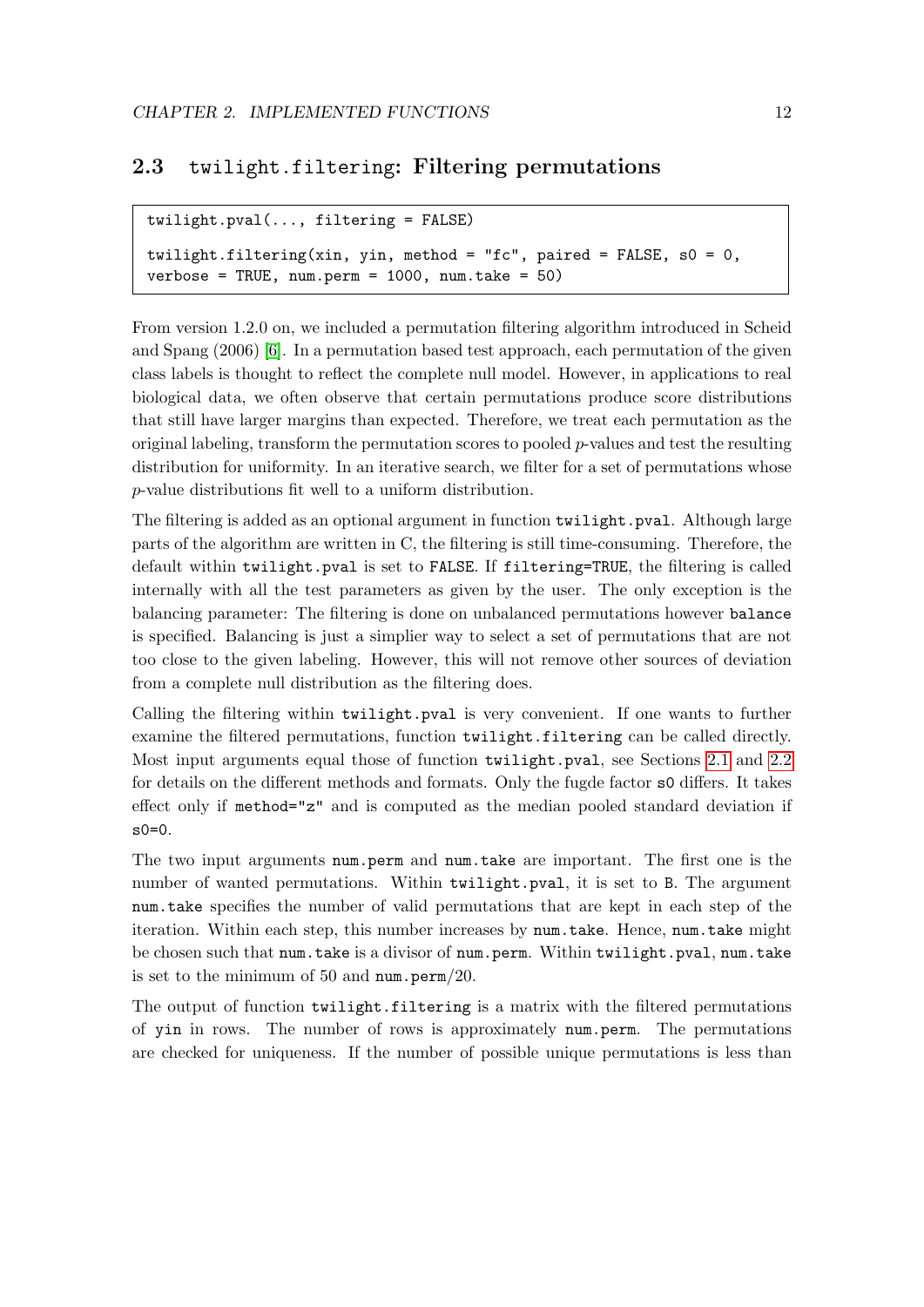num.perm, the algorithm stops earlier. In this case, the result is likely to be just the set of all possible permutations and it is not sure whether all of these really produce uniform  $p$ -value distributions. Here, it is advisable to lower num.perm.

The format of the output object complies with the needed format of the input argument yperm in function twilight.pval where two-condition labels are binarized or numerical values are changed to ranks if method="spearman". Please note that the first row of the matrix always contains the original labeling yin to be consistent with the other permutation functions described in Section [2.5.](#page-20-0)

As an illustration, we proceed with a quick example of permutation filtering. We perform the filtering on log ratio scores and only filter for 50 permutations in steps of 10.

```
> yperm <- twilight.filtering(golubNorm,id,method="fc",num.perm=50,num.take=10)
```
Filtering: Wait for 5 to 15 dots .....done

> dim(yperm)

[1] 50 38

The filtering leads to a random subset of possible permutations. Next, we check whether one of these permutations really produces a uniform p-value distribution. As the first row of yperm has to contain the labeling for which the  $p$ -values will be computed, we have to remove the current first row which is the original labeling  $\gamma$  in. Thus, we compute p-values for the first "random" permutation. The resulting histogram is shown in Figure [2.4.](#page-14-0)

```
> yperm <- yperm[-1, ]> b <- twilight.pval(golubNorm,yperm[1,],method="fc",yperm=yperm)
Compute vector of observed statistics.
Compute expected scores and p-values. This will take approx. 0 seconds.
Compute q-values.
Compute values for confidence lines.
```

```
> hist(b$result$pvalue,col="gray",br=20)
```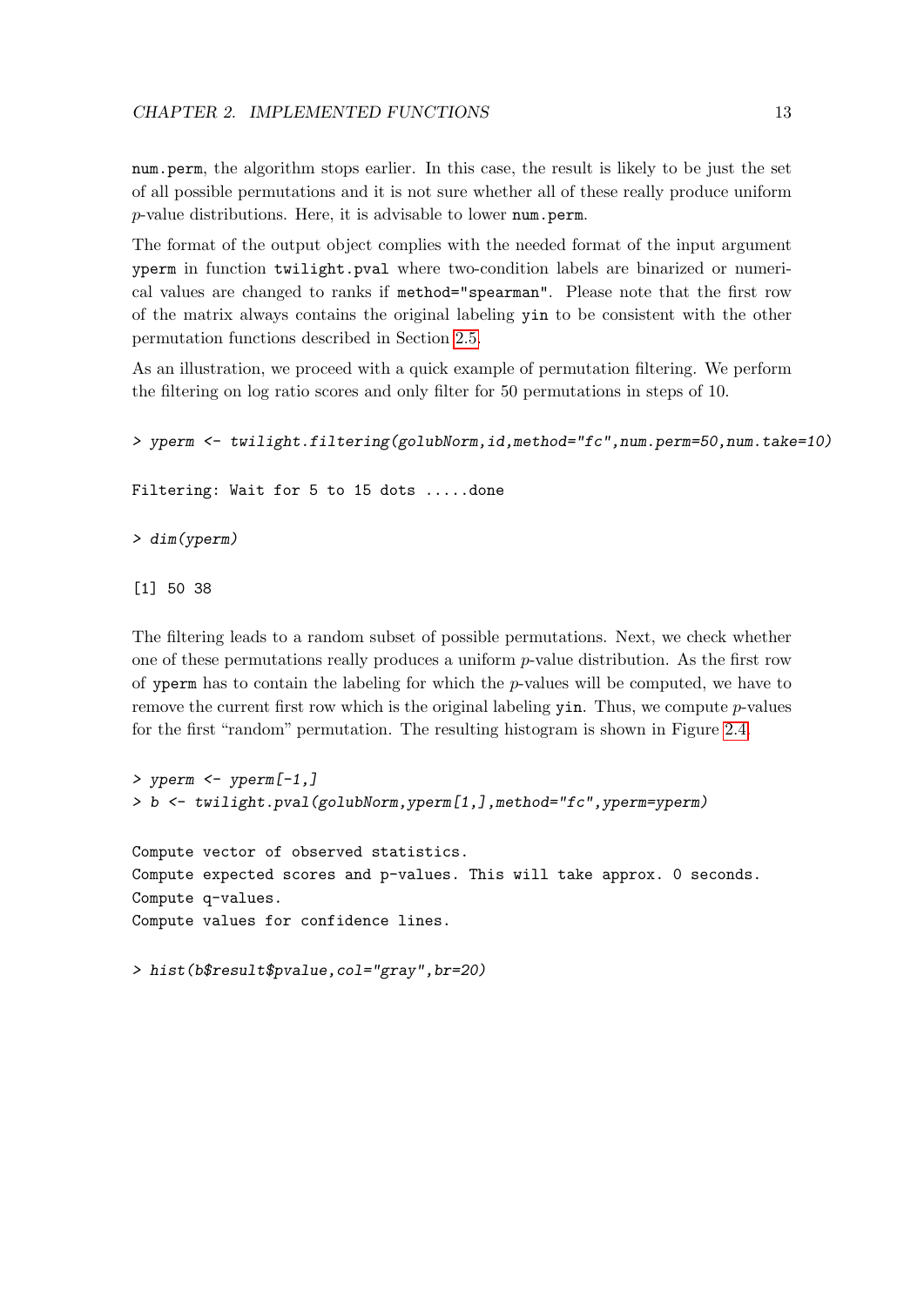<span id="page-14-0"></span>

Figure 2.4: Histogram of  $p$ -values of one filtered permutation. The  $p$ -values are computed from pooling the scores of the set of filtered permutations. The resulting distribution appears to be uniform.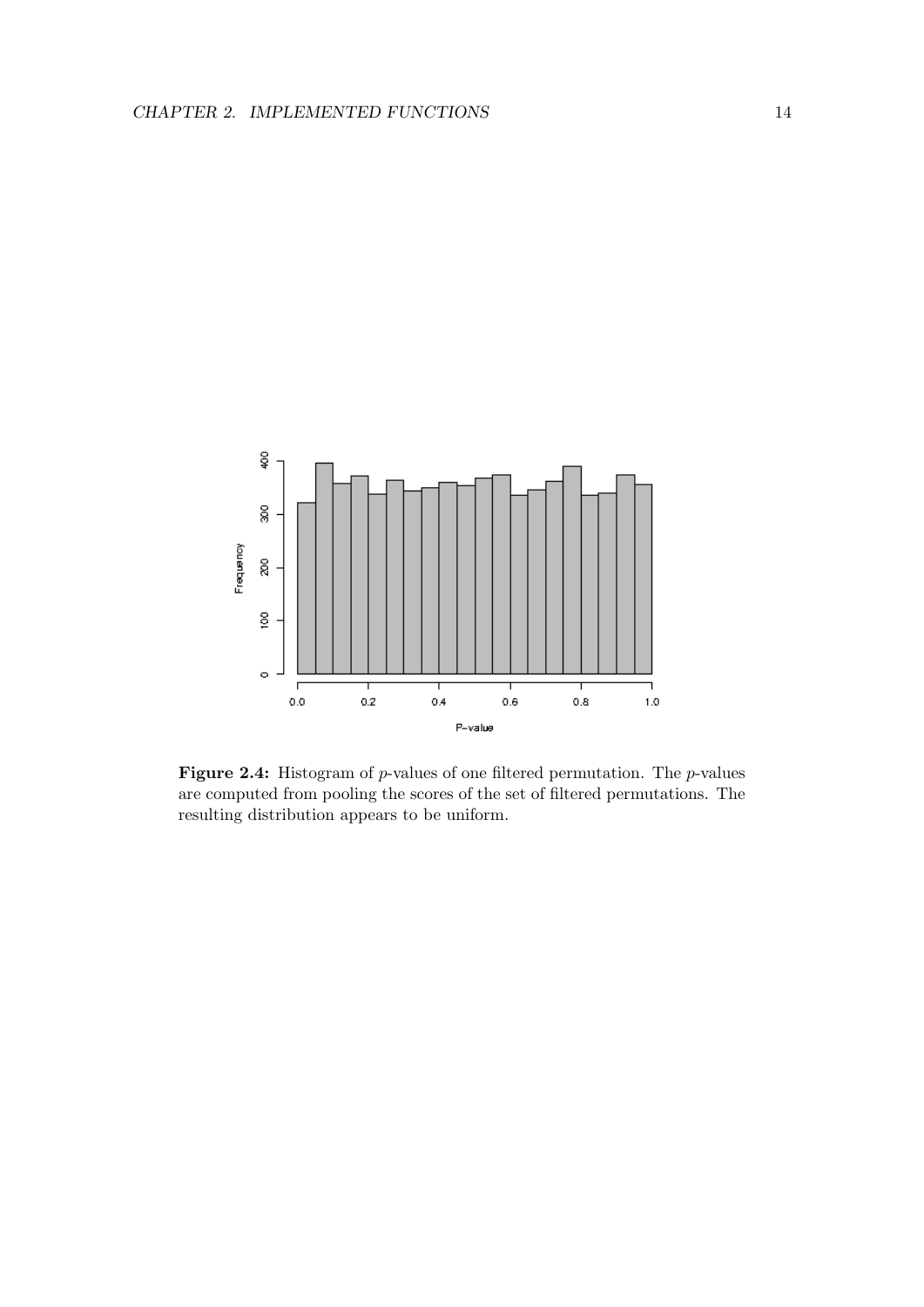### <span id="page-15-0"></span>2.4 twilight: Estimating the local FDR

twilight(xin, lambda=NULL, B=0, boot.ci=0.95, clus=NULL, verbose=TRUE)

Local false discovery rates (fdr) are estimated from a simple mixture model given the density  $f(t)$  of observed scores  $T = t$ :

$$
f(t) = \pi_0 f_0(t) + (1 - \pi_0) f_1(t) \quad \Rightarrow \quad \text{fdr}(t) = \pi_0 \frac{f_0(t)}{f(t)},
$$
\n(2.4)

where  $\pi_0 \in [0, 1]$  is the overall percentage of non-induced genes. Terms  $f_0$  and  $f_1$  are score densities under no induction and under induction respectively. Assume that there exists a transformation W such that  $U = W(T)$  is uniformly distributed in [0, 1] for all genes not differentially expressed. In a multiple testing scenario these  $u$ -values are  $p$ -values corresponding to the set of observed scores. However, we do not regard the local false discovery rate as a multiple error rate but as an exploratory tool to describe a microarray experiment over the whole range of significance.

Mapping scores to p-values allows to assume  $f_0(p)$  to be the uniform density instead of specifying the null density  $f_0(t)$  with respect to a chosen scoring method. The implemented successive exclusion procedure (SEP) splits any vector of  $p$ -values into a uniformly distributed null part and an alternative part. The uniform part represents genes that are not differentially expressed. The proportion of the uniform part to the total number of genes in the experiment is a natural estimator for percentage  $\pi_0$ . We apply a smoothed density estimate based on the histogram counts of the observed mixture to estimate  $f(p)$ . Assuming uniformity leads to  $f_0(p) = 1$  for all  $p \in [0, 1]$ . Hence, the ratio of the estimates  $\widehat{\pi_0}$  and  $\widehat{f}(p)$  estimates the local false discovery rate for a certain p-value level.

The successive exclusion procedure is described in detail in Scheid and Spang (2004) [\[4\]](#page-27-1). The functionality of twilight is not limited to microarray experiments. In principle, any vector of p-values can be passed to twilight as long as the assumption of uniformity under the null hypothesis is valid.

The objective function in twilight includes a penalty term that is controlled by the regularization parameter  $\lambda \geq 0$ . The regularization ensures that we find a separation such that the uniform part contains as many p-values as possible. As percentage  $\pi_0$  is often underestimated, the inclusion of a penalty term results in a more "conservative" estimate that is usually less biased. If not specified (lambda=NULL), function twilight.getlambda finds a suitable  $\lambda$ .

The estimates for probability  $\pi_0$  and the local false discovery rate are averaged over 10 runs of SEP. In addition, bootstrapping can be performed to give bootstrap estimates and bootstrap percentile confidence intervals on both  $\pi_0$  and the local false discovery rate.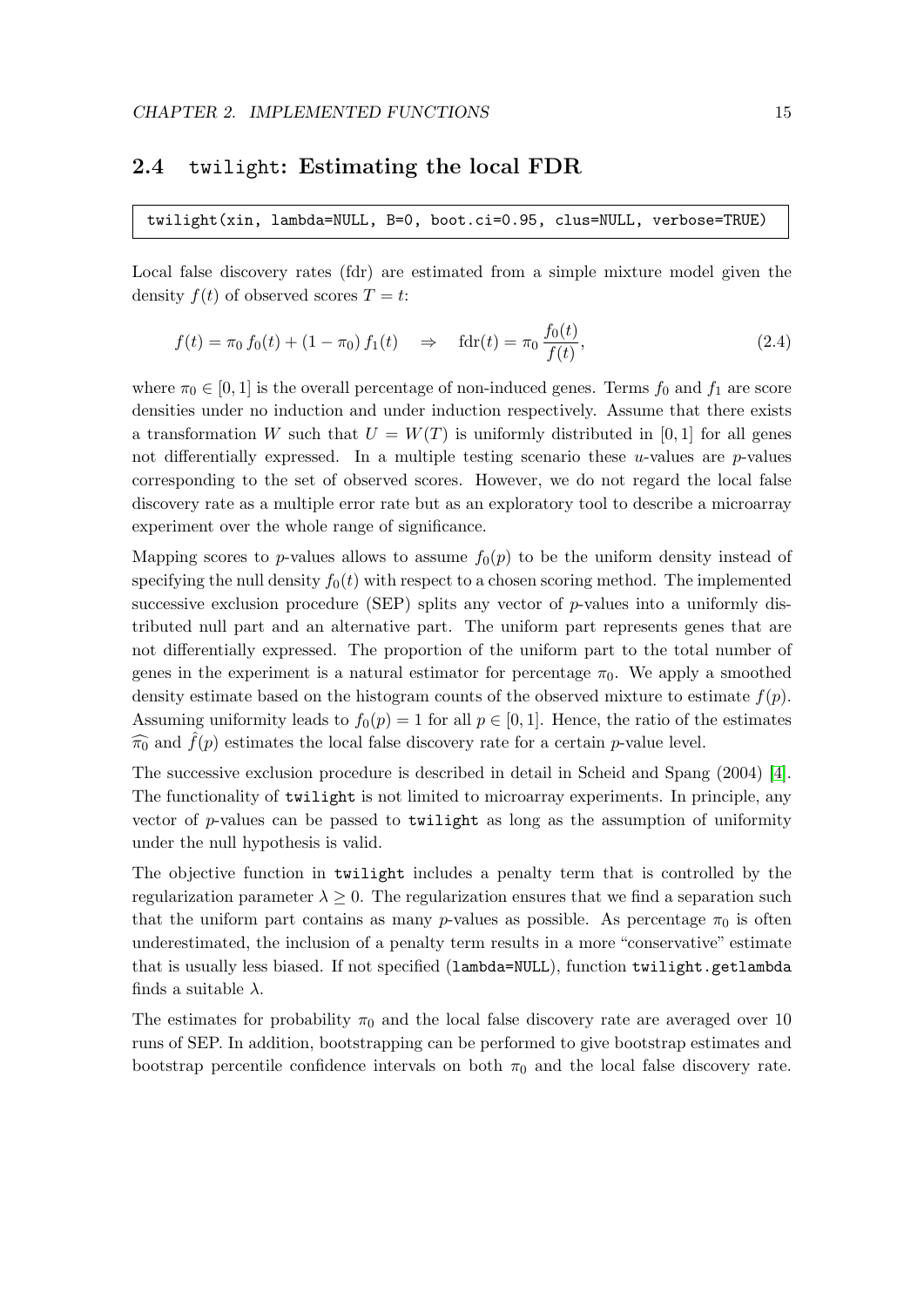The number of bootstrap samples is set by argument B, and the width of the bootstrap confidence interval is set by argument boot.ci.

Function twilight takes *twilight* objects or any vector of p-values as input and returns a twilight object. If the input is of class twilight, the function works on the set of empirical  $p$ values and fills in the remaining output elements. Note that the estimate for  $\pi_0$  is replaced, and q-values are recalculated with the new estimate  $\pi_0$ . As an example, we run SEP with 1000 bootstrap samples and 95% boostrap confidence intervals: twilight(xin=expval, B=1000, boot.ci=0.95), as was done for data set exfdr.

```
> data(exfdr)
> exfdr
 Twilight object with
     7129 transcripts
     observed and expected test statistics
    p- and q-values
    local FDR
    bootstrap estimates of local FDR
 Bootstrap estimate of percentage of non-induced
 genes with lower and upper 95% CI:
      pi0 lower.pi0 upper.pi0
 0.6263987 0.59279 0.6568944
Function call:
 Test: fc. Paired: FALSE. Number of permutations: 1000. Balanced: FALSE.
Function twilight used lambda = 0.02
>
> exfdr$result[1:5,6:9] #$
                     fdr mean.fdr lower.fdr upper.fdr
M84526_at 0.01024130 0.01015424 0.007309932 0.01307063
M27891_at 0.01024240 0.01015535 0.007311074 0.01307174
M89957_at 0.01024351 0.01015646 0.007312216 0.01307286
X82240_rna1_at 0.01024461 0.01015756 0.007313358 0.01307398
U89922_s_at 0.01024571 0.01015867 0.007314500 0.01307509
```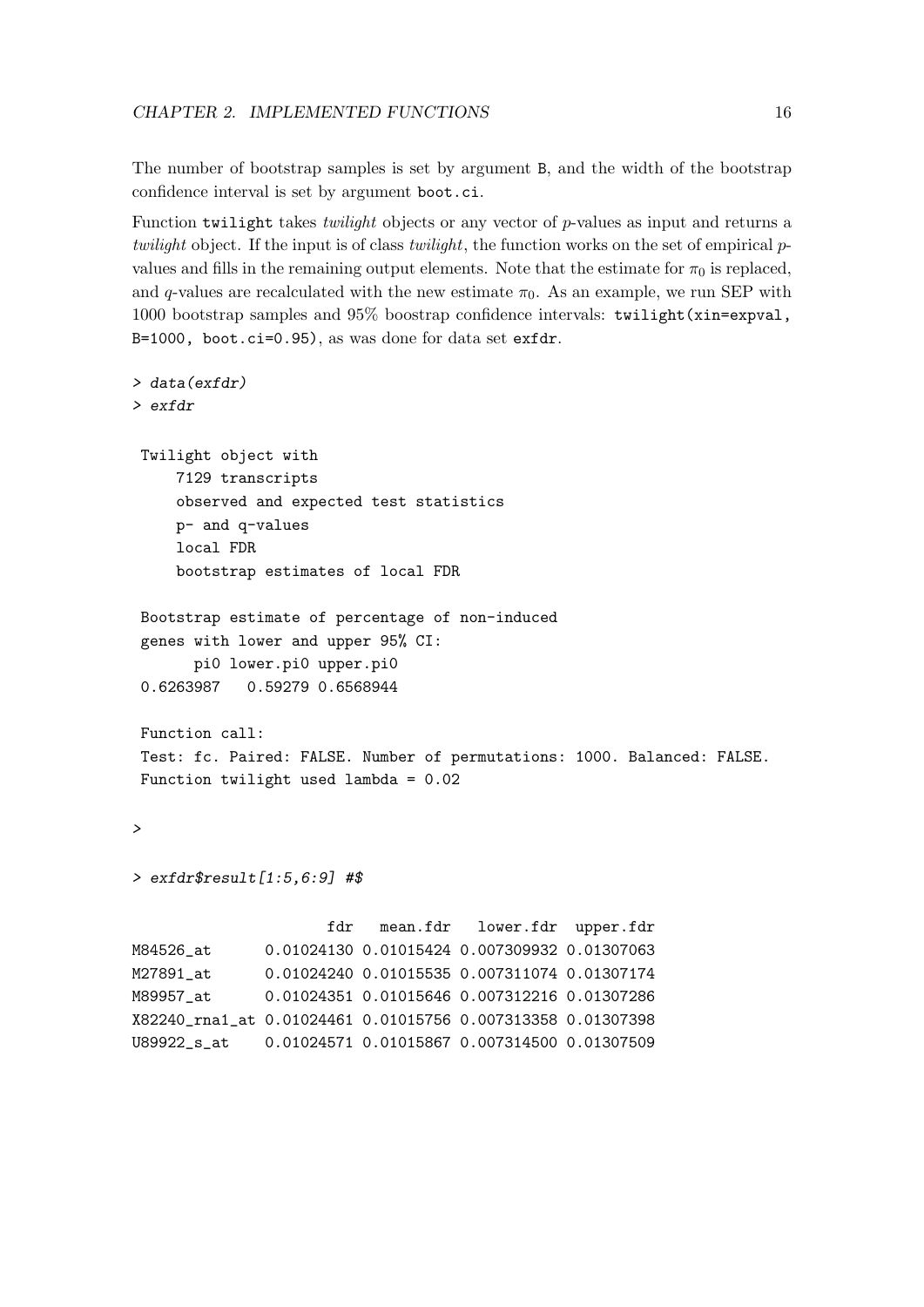<span id="page-17-0"></span>

Figure 2.5: Curve of estimated local false discovery over p-values. The red lines denote the bootstrap mean (solid line) and the 95% bootstrap confidence interval on the local false discovery rate (dashed lines). The bottom ticks are  $1\%$  quantiles of p-values. The plotting call is plot(exfdr,which="fdr",grayscale=F,legend=T).

The output elements result\$fdr, result\$mean.fdr, result\$lower.fdr and result\$upper.fdr contain the estimated local false discovery rate, the bootstrap average and upper and lower bootstrap confidence bounds. These values are used to produce the following plots which are only available after application of function twilight. First, we plot p-values against the corresponding conditional probabilities of being induced given the p-value level, that is 1−fdr, see Figure [2.5.](#page-17-0) Going back to observed scores, we produce a volcano plot, that is observed scores versus local false discovery rate, see Figure [2.6.](#page-18-0)

Output element effect contains histogram information about the effect size distribution, that is log ratio under the alternative. One run of the successive exclusion procedure results in a split of the input  $p$ -value vector into a null and an alternative part. We estimate the effect size distribution from the distribution of log ratio scores corresponding to  $p$ -values in the alternative part. Again, this estimate is averaged over 10 runs of the procedure. Argument which="effectsize" produces the histogram of all observed log ratios overlaid with the averaged histogram of log ratios in the alternative, see Figure [2.7.](#page-19-0) The x-axis is changed to fold change equivalent scores or rather to increase in effect size. Given an observed log ratio F, the increase in effect size is  $(\exp(|F|)-1) \cdot \text{sign}(F) \cdot 100\%$ . A value of  $0\%$  corresponds to no change (fold change of 1), a value of 50% to fold change 1.5 and so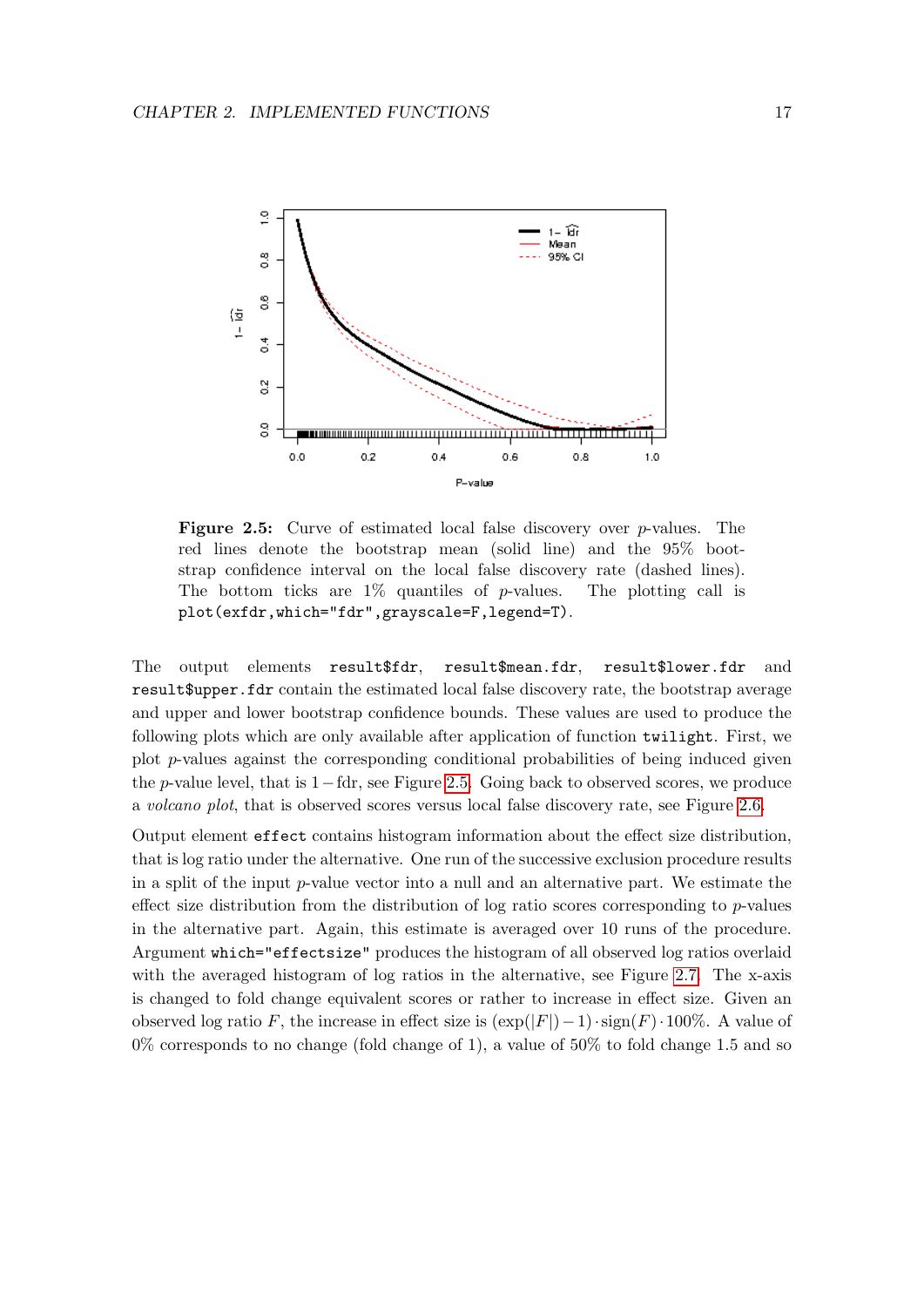<span id="page-18-0"></span>

Figure 2.6: Volcano plot of observed test scores versus local false discovery rate. The bottom ticks are 1% quantiles of observed scores. The plotting call is plot(exfdr,which="volcano").

on. A value of -100% corresponds to a 2-fold down-regulation, that is fold change of 0.5.

The last plotting argument which="table" tabulates the histogram information in terms of fold change equivalent scores and log ratios.

```
> tab <- plot(exfdr,which="table")
> tab[1:8,]
```

|          |         |   | LogRatio Mixture Alternative |
|----------|---------|---|------------------------------|
| $-2234%$ | $-3.15$ | 2 | 1.6                          |
| $-2012%$ | $-3.05$ | Ω | 0.0                          |
| $-1811%$ | $-2.95$ | 1 | 1.0                          |
| $-1629%$ | $-2.85$ | Ω | 0.0                          |
| $-1464%$ | $-2.75$ | 0 | 0.0                          |
| $-1315%$ | $-2.65$ | 1 | 1.0                          |
| $-1181%$ | $-2.55$ | Ω | 0.0                          |
| $-1059%$ | $-2.45$ | 1 | 1.0                          |
|          |         |   |                              |

The input argument clus of function twilight is used to perform parallel computation within twilight. Parallelization saves computation time which is especially useful if the number of bootstrap samples B is large. With default clus=NULL, no parallelization is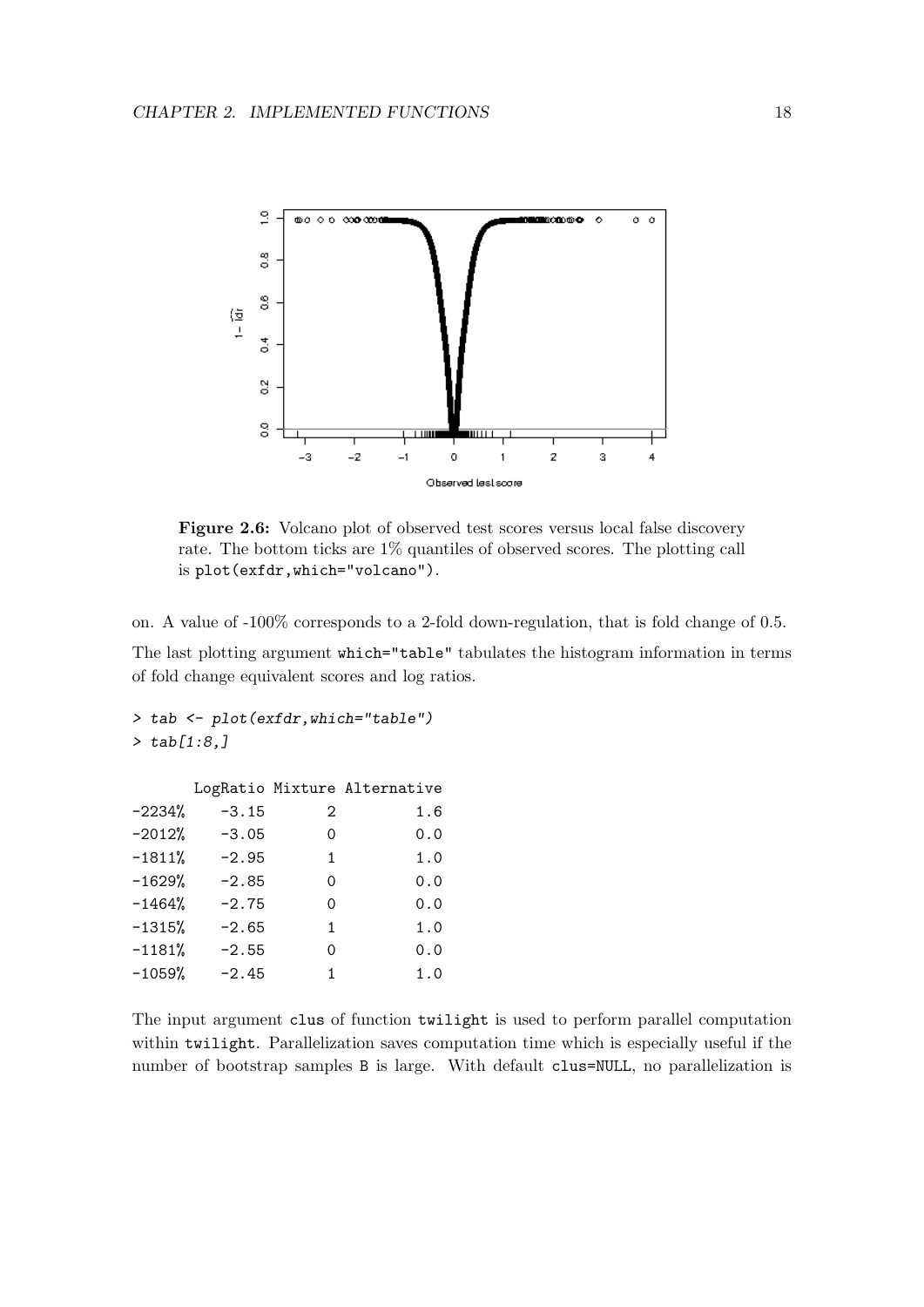<span id="page-19-0"></span>

Figure 2.7: Observed effect size distribution (gray histogram) overlaid with the estimated effect size distribution under the null hypothesis (black histogram). The plotting call is plot(exfdr,which="effectsize",legend=T).

done. If specified, clus is passed as input argument to makeCluster in library(snow). Please make sure that  $\texttt{makeCluster}(\texttt{clus})$  works properly in your environment.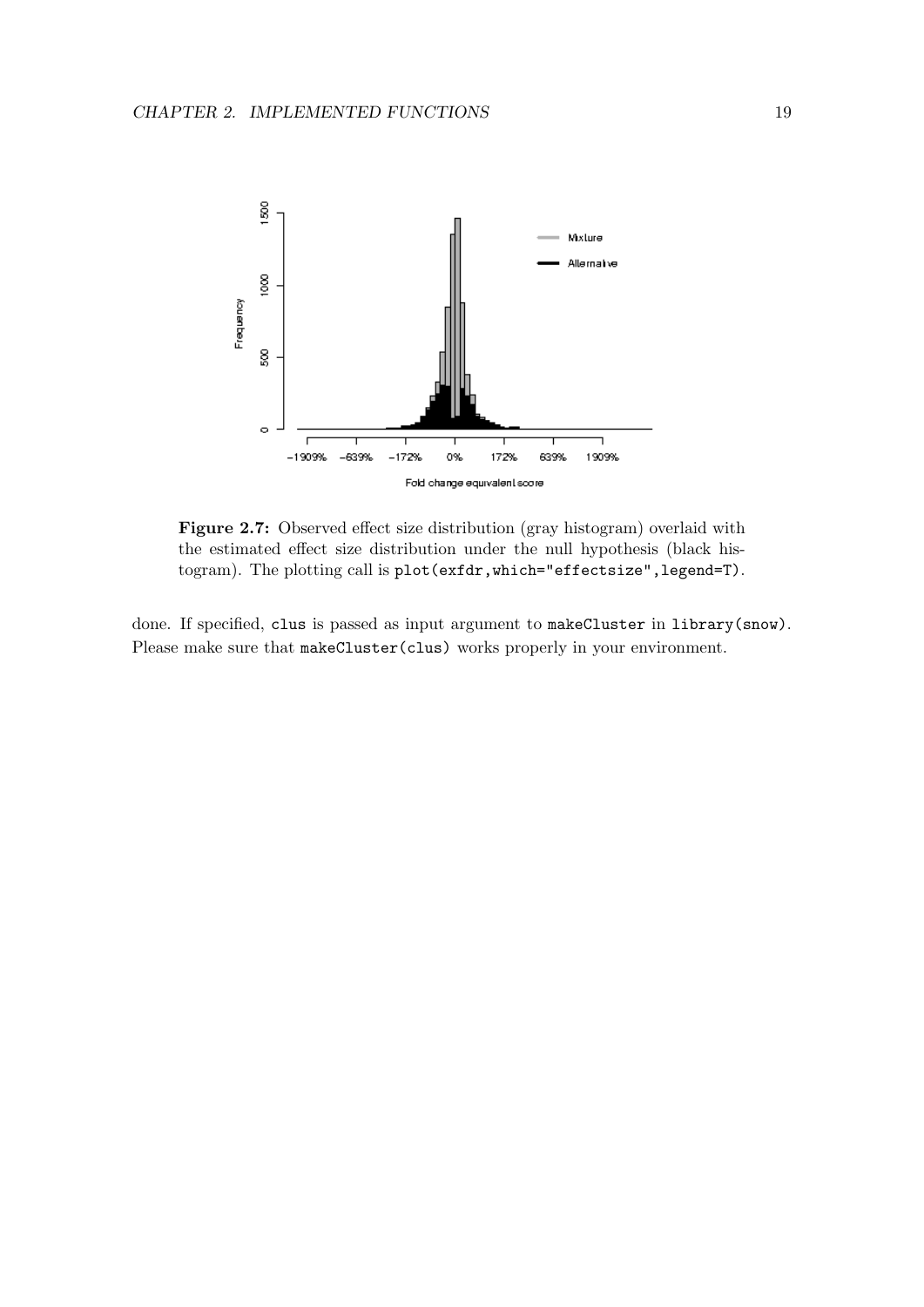### <span id="page-20-0"></span>2.5 twilight.combi: Enumerating permutations of binary vectors

twilight.combi(xin, pin, bin)

Function twilight.combi is used within twilight.pval to completely enumerate all permutations of a binary input vector xin. Argument pin specifies whether the input vector corresponds to paired or unpaired data. Argument bin specifies whether permutations are balanced or unbalanced. Note that the resulting permutations are always "as balanced as possible": The balancing is done for the smaller subsample. If its sample size is odd, say 7, twilight.combi computes all permutations with 3 and 4 samples unchanged.

As first example, compute all unbalanced permutations of an unpaired binary vector of length 5 with two zeros and three ones. The number of rows are

$$
m = \frac{5!}{2! \cdot 3!} = 10.
$$
\n  
\n> x < - c (rep(0, 2), rep(1, 3))  
\n> x (2.5)  
\n(2.5)

[1] 0 0 1 1 1

> twilight.combi(x,pin=FALSE,bin=FALSE)

|         | [,1] | [, 2] | [,3] | [,4] | [, 5] |
|---------|------|-------|------|------|-------|
| [1,]    | 0    | Ω     | 1    | 1    | 1     |
| [2,]    | 0    | 1     | Ω    | 1    | 1     |
| [3,]    | Ω    | 1     | 1    | Ω    | 1     |
| [4,]    | Ω    | 1     | 1    | 1    | Ω     |
| [5,]    | 1    | 0     | Ω    | 1    | 1     |
| [6,]    | 1    | Ω     | 1    | 0    | 1     |
| [7,]    | 1    | Ω     | 1    | 1    | Ω     |
| [8,]    | 1    | 1     | Ω    | Ω    | 1     |
| $[9,$ ] | 1    | 1     | Ω    | 1    | Ω     |
| [10,]   | 1    | 1     | 1    | ∩    |       |
|         |      |       |      |      |       |

Each row contains one permutation. The first row contains the input vector. In balanced permutations, we omit those rows where both original zeros have been shifted to the last three columns. The number of balanced rows is

$$
m = \binom{2}{1} \cdot \frac{3!}{1! \cdot 2!} = 6. \tag{2.6}
$$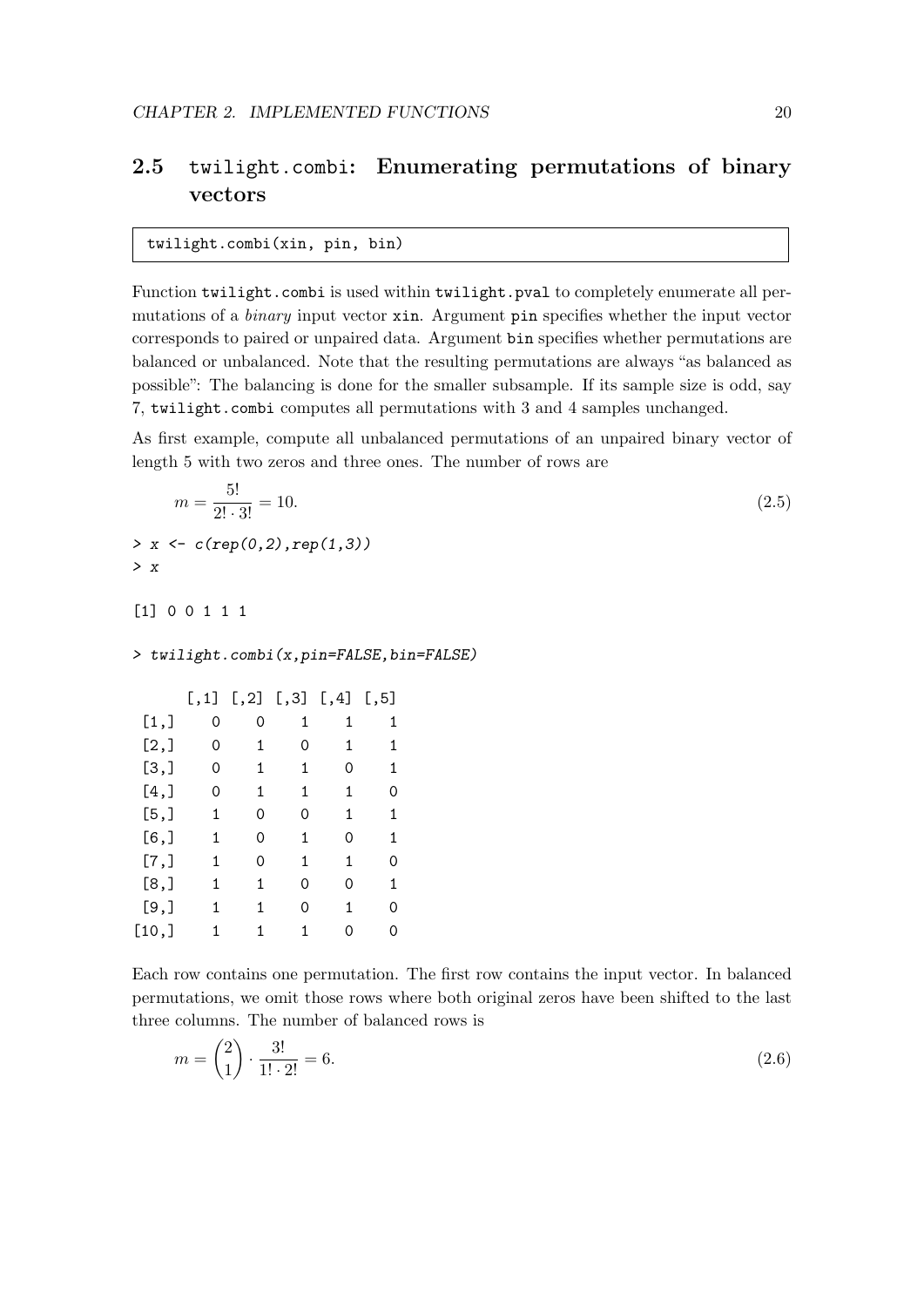> twilight.combi(x,pin=FALSE,bin=TRUE)

|         |   |    | $[, 1]$ $[, 2]$ $[, 3]$ $[, 4]$ |   | [, 5] |
|---------|---|----|---------------------------------|---|-------|
| [1,]    | 0 | 0  | 1                               | 1 | 1     |
| [2,]    | 0 | 1  | Ω                               | 1 | 1     |
| [3,]    | 0 | 1  | 1                               | Ω | 1     |
| $[4,$ ] | 0 | 1. | 1                               | 1 | Ω     |
| [5,]    | 1 | 0  | Ω                               | 1 | 1     |
| $[6,$ ] | 1 | 0  | 1                               | Ω | 1     |
| [7,]    | 1 | 0  | 1                               | 1 | Ω     |

Note that the function returns six balanced rows and the original input vector although it is not balanced.

Next, consider a paired input vector with four pairs. The first zero and the first one are the first pair and so on. In paired settings, values are flipped only within a pair. The number of rows is

|                                               | $m=\frac{1}{2}\cdot 2^4=2^3=8.$        |              |                                                  |              |              |                                        |              |                                        |  |  |  |
|-----------------------------------------------|----------------------------------------|--------------|--------------------------------------------------|--------------|--------------|----------------------------------------|--------------|----------------------------------------|--|--|--|
| > $y \leftarrow c(rep(0,4), rep(1,4))$<br>> y |                                        |              |                                                  |              |              |                                        |              |                                        |  |  |  |
| [1] 0 0 0 0 1 1 1 1                           |                                        |              |                                                  |              |              |                                        |              |                                        |  |  |  |
|                                               | > twilight.combi(y,pin=TRUE,bin=FALSE) |              |                                                  |              |              |                                        |              |                                        |  |  |  |
|                                               |                                        |              | $[,1]$ $[,2]$ $[,3]$ $[,4]$ $[,5]$ $[,6]$ $[,7]$ |              |              |                                        |              | [,8]                                   |  |  |  |
| [1,]                                          | 0                                      | 0            | 0                                                | 0            | $\mathbf{1}$ | 1                                      | 1            | 1                                      |  |  |  |
| [2,]                                          | $0\qquad 0$                            |              |                                                  | $0\qquad 1$  |              | $1 \quad 1$                            |              | $1 \quad \blacksquare$<br>$\circ$      |  |  |  |
| [3,]                                          |                                        | $0\qquad 0$  |                                                  | $1 \t 0$     |              | $1 \qquad \quad 1$                     | $\mathbf 0$  | $\mathbf{1}$                           |  |  |  |
| [4,]                                          |                                        | $0\qquad 1$  |                                                  | $0\qquad 0$  |              | $1 \qquad 0$                           |              | $1 \quad \blacksquare$<br>$\mathbf{1}$ |  |  |  |
| [5,]                                          |                                        | $1 \qquad 0$ |                                                  | $0\qquad 0$  | $\mathsf{O}$ | $\mathbf{1}$                           | 1            | $\mathbf{1}$                           |  |  |  |
| [6,                                           | 0                                      | $\mathbf 0$  |                                                  | $1 \quad 1$  |              | $1 \quad \blacksquare$<br>$\mathbf{1}$ | $\mathbf 0$  | $\circ$                                |  |  |  |
| [7,]                                          | 0                                      | $\mathbf{1}$ | $\mathsf{O}$                                     | $\mathbf{1}$ | 1            | $\mathsf{O}\xspace$                    | $\mathbf{1}$ | $\circ$                                |  |  |  |
|                                               |                                        | $\mathbf{1}$ |                                                  |              | $\mathbf{1}$ |                                        |              |                                        |  |  |  |

The matrix above contains only half of all possible  $2^4 = 16$  permutations. The reversed case 1 - twilight.combi(y, pin=TRUE, bin=FALSE) is omitted as this will lead to the same absolute test scores as twilight.combi(y, pin=TRUE, bin=FALSE). The same concept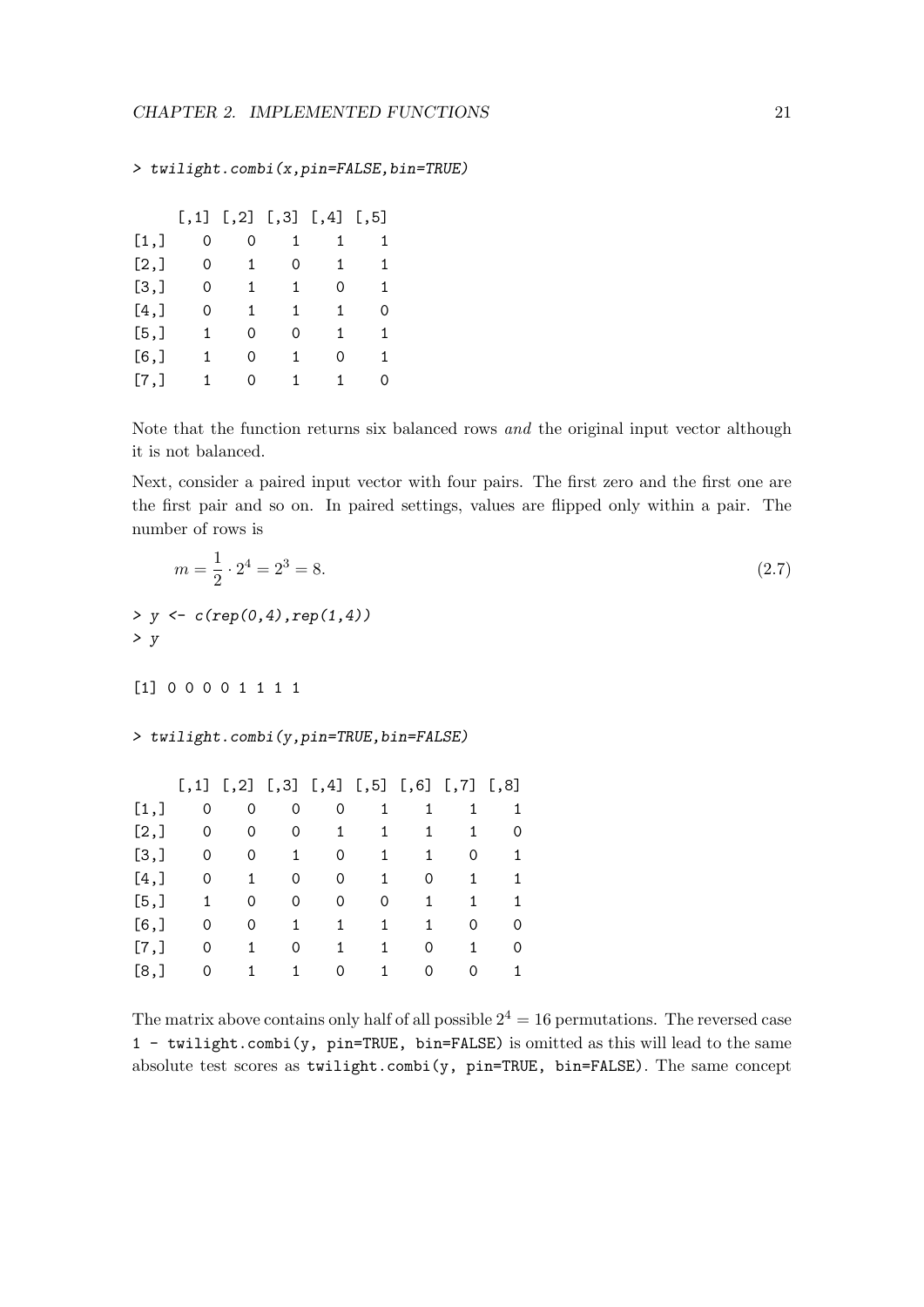applies to balanced paired permutations. Now, two pairs are kept fixed and two pairs are flipped in each row. The number of balanced rows is

$$
m = \frac{1}{2} \cdot \binom{4}{2} = 3. \tag{2.8}
$$

> twilight.combi(y,pin=TRUE,bin=TRUE)

| $[$ ,1] $[$ ,2] $[$ ,3] $[$ ,4] $[$ ,5] $[$ ,6] $[$ ,7] $[$ ,8] |  |  |  |  |
|-----------------------------------------------------------------|--|--|--|--|
| [1,] 0 0 0 0 1 1 1 1                                            |  |  |  |  |
| [2,] 0 0 1 1 1 1 0 0                                            |  |  |  |  |
| [3,] 0 1 0 1 1 0 1 0                                            |  |  |  |  |
| [4,] 0 1 1 0 1 0 0 1                                            |  |  |  |  |

Again, the input vector is part of the output.

The complete enumeration of twilight.combi is limited by the sample sizes. The function returns NULL if the resulting number of rows exceeds 10 000. If NULL is returned, function twilight.pval uses the functions twilight.permute.unpair and twilight.permute.pair which return a matrix of random permutations. For example, use the latter function to compute 7 balanced permutations of the paired vector y. Similar to twilight.combi, these two functions return the input vector in the first row of their output matrices.

#### > twilight.permute.pair(y,7,bal=TRUE)

|        |    | $[,1]$ $[,2]$ $[,3]$ $[,4]$ $[,5]$ $[,6]$ $[,7]$ $[,8]$ |              |           |          |    |    |   |
|--------|----|---------------------------------------------------------|--------------|-----------|----------|----|----|---|
| [1,]   | 0  | 0                                                       | 0            | 0         | 1        |    | 1. | 1 |
| [2,]   | 0  | $\mathbf{1}$                                            | $\mathbf{1}$ | 0         | 1        | 0  | 0  | 1 |
| [3,]   | 1. | $\mathbf{1}$                                            | 0            | 0         | 0        | 0  | 1. | 1 |
| [4,]   | 0  | 0                                                       | 1            | 1         | 1        | 1  | 0. | 0 |
| [5,]   | 1  | $\mathbf{1}$                                            | 0            | 0         | 0        | 0  | 1. | 1 |
| [6, 1] | 1. | 0                                                       | 0            | $1 \quad$ | 0        | 1. | 1. | 0 |
| [7,]   | 1  | 0                                                       | 0            | 1.        | $\Omega$ | 1. | 1. | 0 |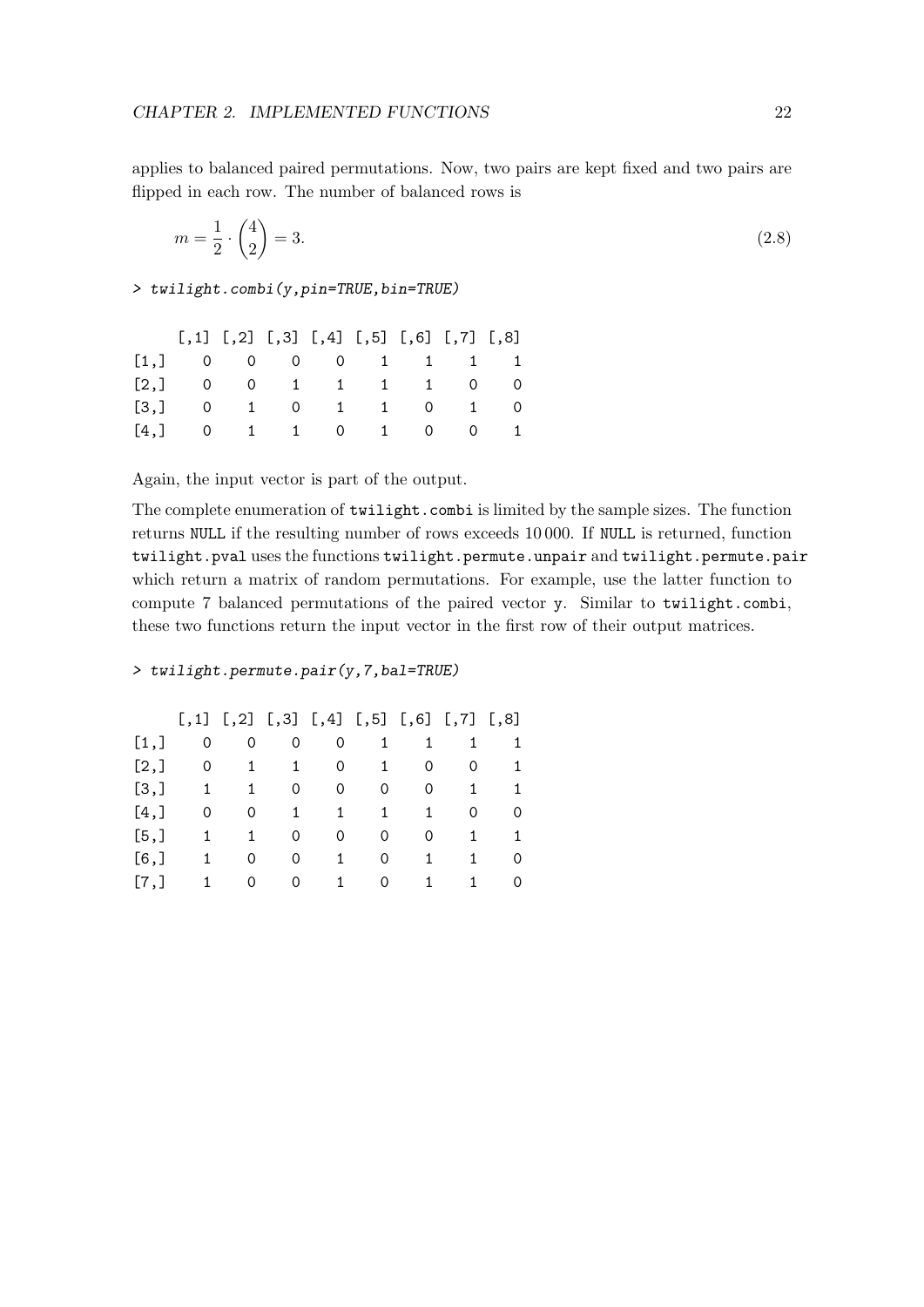### <span id="page-23-0"></span>Chapter 3

# Differences to earlier versions

### Changes in version 1.11.1

Usual bump in version numbering. In addition, functions work on *ExpressionSet* objects, too.

### Changes in version 1.9.2

Bug-fix for computation of fudge factor in permutation scores. The estimated fudge factor  $s_0$  will now be returned by functions twilight.pval and twilight.teststat.

library(snow) was set to comment in twilight. This was necessary to complete the new R checks under Bioconductor. Note that no checks under the current version of library(snow) are performed any more. If any problem occurs, please report this.

### Changes in version 1.9.1

New version number due to Bioconductor Release 1.8.

### Changes in version 1.6.2

Adapted to changes of data package golubEsets.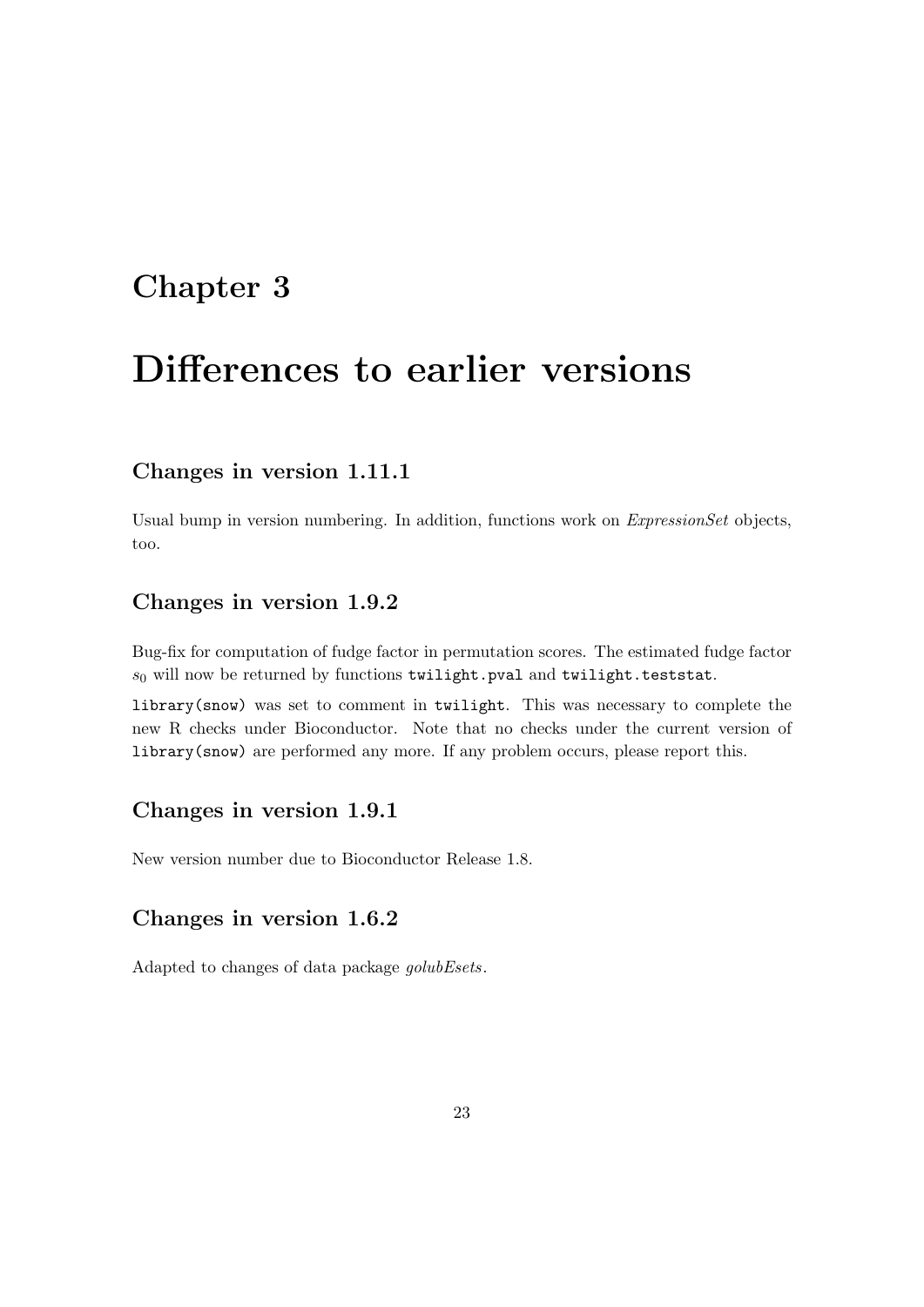### Changes in version 1.6.1

It is now possible to directly compute observed test statistics via function twilight.teststat. Additional minor cosmetic changes in the plot function.

Within twilight.pval, the complete enumeration depends now on the value of argument B. If complete enumeration would lead to a larger number of permutations than B, it is not done but B random permutations are taken instead.

### Changes in version 1.5.1 and 1.5.2

Minor cosmetic changes. The jump in version numbers is due to Bioconductor's version bumping regime for packages in the release and in the developmental repository.

### Changes in version 1.2.3

We updated the bootstrapping procedure in twilight.getlambda to get a reliable value for the regularization parameter when  $\pi_0$  is small and many genes are truly differentially expressed.

#### Changes in version 1.2.2

Changes in the C code which do not effect the results.

#### Changes in version 1.2.1

Bug fixed on the calculation of Hamming distances.

### Changes in version 1.2.0

We added the argument filtering = FALSE to function twilight.pval which (if set to TRUE) invokes the filtering for class label permutations that produce uniform p-value distributions. The set of admissible permutations is found using function twilight.filtering which is called internally in function twilight.pval. However, it can also be used directly.

We changed the local FDR estimation in function twilight slightly. Instead of estimating both densities  $f_0$  and f from the output of SEP, we rely on the uniform assumption such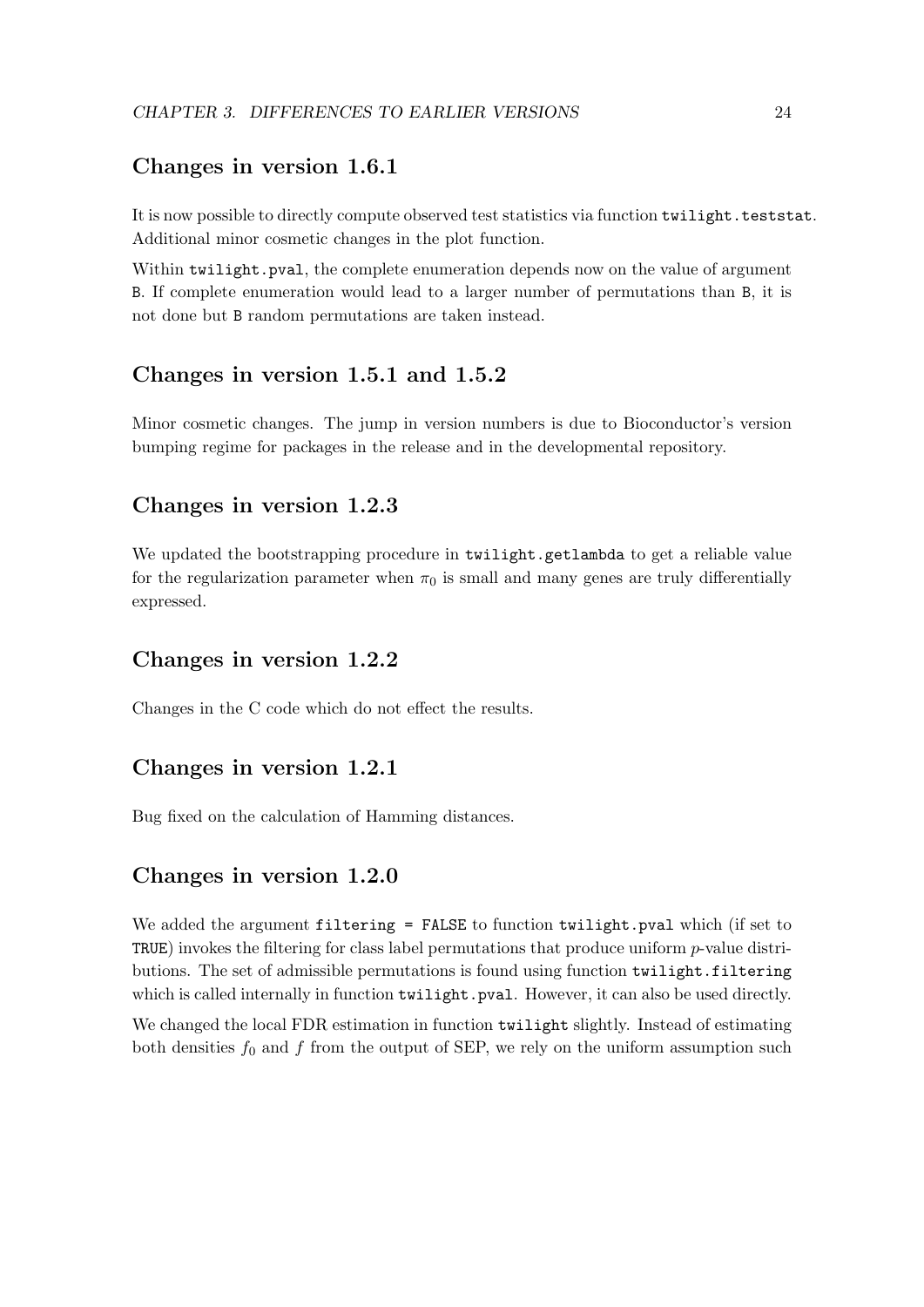that  $f_0(p) = 1$  for all  $p \in [0, 1]$ . Hence, the 10 runs of SEP lead to 10 estimates  $\widehat{\pi_0}$ . The average of these is taken as the final value which is mutliplied with the density estimate of the mixture density f.

The mixture density estimation of  $f$  also changed slightly. Still, the estimates are based on smoothed histogram counts. To improve the estimation for very small  $p$ -values, the histogram bins were changed from equidistant to quantile bins.

### Changes in version 1.1.0

The computation of p-values in twilight.pval changed from gene-wise to pooled p-values. For the computation of a gene-wise  $p$ -value for gene i, only the permutation scores of gene i are taken into account. For pooled  $p$ -values, all permutation scores of all genes are taken as null distribution. This change has several advantages: First, gene-wise  $p$ -values were not monotonically increasing with scores because each gene had its own null distribution. Thus, two genes with almost equal scores might get quite different p-values. Now, the null distribution is the same for all genes, that is the union set of all permutation scores. Second, pooled p-values are less granular than gene-wise p-values. Gene-wise p-values are computed from B permutation scores whereas pooled  $p$ -values are computed from B  $\cdot$ (number of genes) scores.

These two important features gave rise to further changes: The ordering of the result table is now more intuitive because the most significant genes on top have the highest scores, the lowest  $p$ - and  $q$ -values and are candidates (if there are any). In addition, the default value of the number of permutations B is lowered to 1000 permutations. Computation of pooled p-values is slower than for gene-wise p-values. On the other hand, changing to pooled p-values increases the number of values in the null distribution by the factor of number of genes. Hence, even with less permutations, the number of null values is larger than before.

We integrated Pearson and Spearman correlation coefficients into twilight.pval. Each gene is correlated to an numerical input vector. Expected scores are computed from random permutations of the input vector.

The result table contains an additional index column with genes indices which comes in handy for sorting back to original ordering.

All output matrices of the permutation functions twilight.combi, twilight.permute.pair and twilight.permute.unpair have the original labeling vector as first row. This is also the case if balanced permutations are wanted, although the input vector is not balanced. Hence, the permutation matrix within **twilight**.pval now includes the original labeling even for balanced permutations implying that the smallest *possible p*-value is  $1/(number)$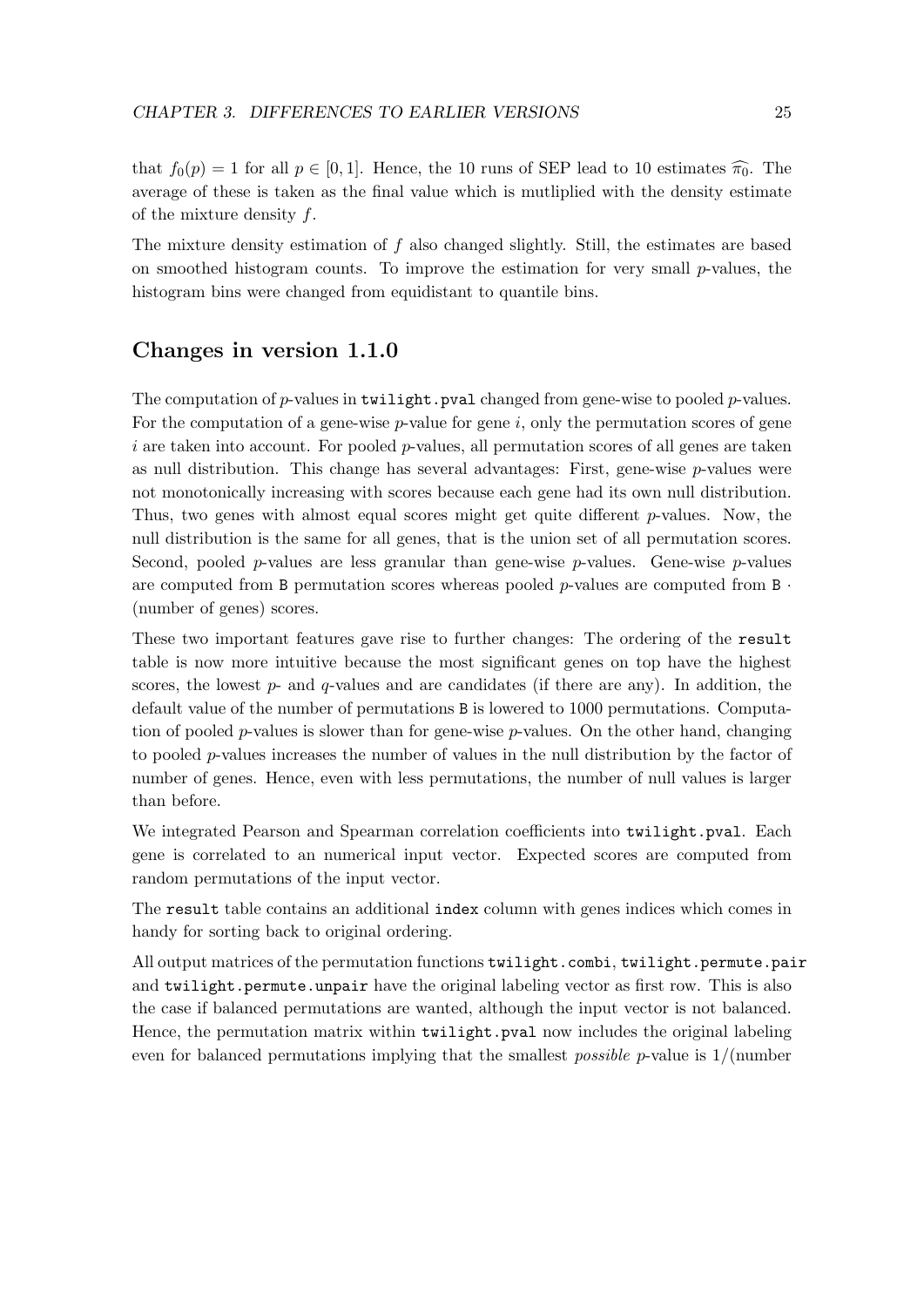of permutations).

### Changes in version 1.0.3

A print.twilight function was added which produces a short information about the contents stored in the twilight object.

### Changes in version 1.0.2

The which argument of the plot command changed from plot1 style to more intuitive labels like scores or fdr.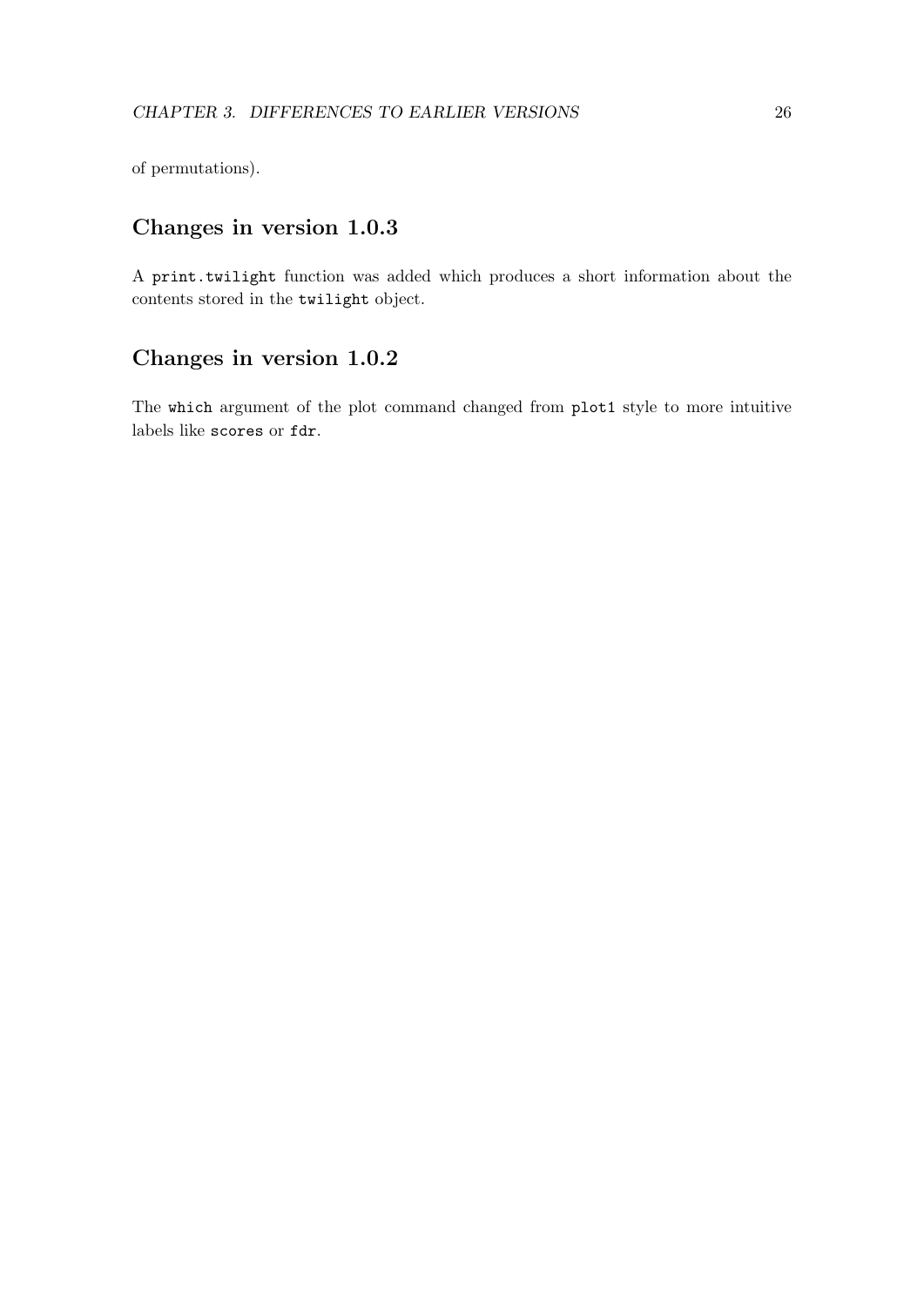### <span id="page-27-0"></span>Chapter 4

# Bibliography

- <span id="page-27-4"></span>[1] B. Efron, R. Tibshirani, J.D. Storey and V.G. Tusher, "Empirical Bayes Analysis of a Microarray Experiment", J. Am. Stat. Assoc., vol. 96, no. 456, pp. 1151-1160, 2001.
- <span id="page-27-6"></span>[2] W. Huber, A. von Heydebreck, H. Sültmann, A. Poustka and M. Vingron, "Variance stabilization applied to microarray data calibration and to the quantification of differential expression", Bioinformatics, vol. 18, suppl. 1, pp. S96-S104, 2002.
- <span id="page-27-5"></span>[3] T.R. Golub, D.K. Slonim, P. Tamayo, C. Huard, M. Gaasenbeek, J.P. Mesirov, H. Coller, M.L. Loh, J.R. Downing, M.A. Caligiuri, C.D. Bloomfield and E.S. Lander, "Molecular Classification of Cancer: Class Discovery and Class Prediction by Gene Expression Monitoring", Science, vol. 286, pp. 531-537, 1999.
- <span id="page-27-1"></span>[4] S. Scheid and R. Spang, "A stochastic downhill search algorithm for estimating the local false discovery rate", IEEE Transactions on Computational Biology and Bioinformatics, vol. 1, no. 3, pp. 98-108, 2004.
- <span id="page-27-2"></span>[5] S. Scheid and R. Spang, "twilight; a Bioconductor package for estimating the local false discovery rate", Bioinformatics, vol. 21, no. 12, pp. 2921-2922, 2005.
- <span id="page-27-3"></span>[6] S. Scheid and R. Spang R, "Permutation filtering: A novel concept for significance analysis of large-scale genomic data", in: Apostolico A, Guerra C, Istrail S, Pevzner P, and Waterman M (Eds.): Research in Computational Molecular Biology: 10th Annual International Conference, Proceedings of RECOMB 2006, Venice, Italy, April 2-5, 2006. Lecture Notes in Computer Science vol. 3909, Springer, Heidelberg, pp. 338-347, 2006.
- <span id="page-27-7"></span>[7] J.D. Storey and R. Tibshirani, "Statistical significance for genomewide studies", Proc. Natl. Acad. Sci., vol. 100, no. 16, pp. 9440-9445, 2003.